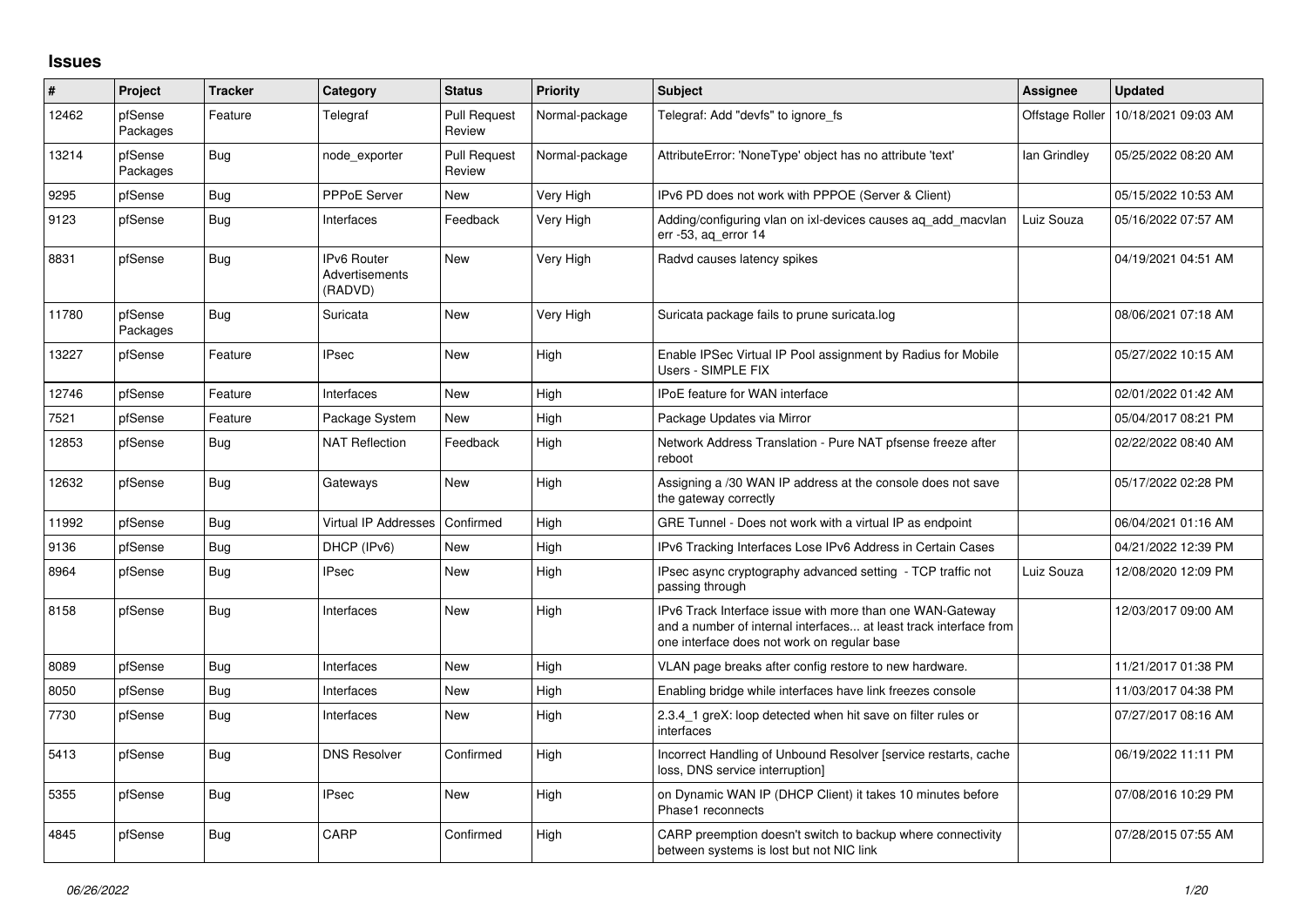| #     | Project             | Tracker    | Category         | <b>Status</b>                 | <b>Priority</b> | <b>Subject</b>                                                                                            | Assignee              | <b>Updated</b>      |
|-------|---------------------|------------|------------------|-------------------------------|-----------------|-----------------------------------------------------------------------------------------------------------|-----------------------|---------------------|
| 12354 | pfSense<br>Packages | Todo       | haproxy          | Feedback                      | High            | Update haproxy-devel to mitigate CVE-2021-40346                                                           | <b>Viktor Gurov</b>   | 05/12/2022 08:50 AM |
| 13179 | pfSense<br>Packages | Feature    | pfBlockerNG      | New                           | High            | Search based on CIDR                                                                                      |                       | 05/17/2022 09:45 AM |
| 12932 | pfSense<br>Packages | Feature    | pfBlockerNG      | New                           | High            | pfblockerng per user whitelist                                                                            |                       | 03/11/2022 11:08 AM |
| 12520 | pfSense<br>Packages | Feature    | Squid            | <b>New</b>                    | High            | [Squid] - Allow or Deny Mappings from IP/Host/GeoIP sources                                               |                       | 11/12/2021 02:13 PM |
| 9046  | pfSense<br>Packages | Feature    | Telegraf         | New                           | High            | telegraf feature request                                                                                  |                       | 02/18/2019 03:38 PM |
| 12160 | pfSense<br>Packages | Regression | syslog-ng        | Feedback                      | High            | An invalid configuration is generated when choosing TLS as the<br>default protocol                        | Jim Pingle            | 07/23/2021 03:27 PM |
| 11534 | pfSense<br>Packages | Regression | FreeRADIUS       | New                           | High            | FreeRADIUS EAP anonymous connection forbidden<br>out-of-tunnel                                            |                       | 07/14/2021 02:32 AM |
| 13180 | pfSense<br>Packages | Bug        | pfBlockerNG      | New                           | High            | High CPU Utilization with pfb filter Isince PfBlockerNG update<br>to devel 3.1.0 4                        |                       | 06/14/2022 08:00 AM |
| 12979 | pfSense<br>Packages | Bug        | Snort            | <b>Pull Request</b><br>Review | High            | Snort Rules Update Process Using Deprecated FreeBSD<br>Subdirectory Name                                  | <b>Bill Meeks</b>     | 03/24/2022 09:02 AM |
| 12732 | pfSense<br>Packages | Bug        | squidguard       | New                           | High            | Squid https filtering squidguard acl target list - erratic behaviour                                      |                       | 01/26/2022 09:11 AM |
| 12608 | pfSense<br>Packages | <b>Bug</b> | <b>WireGuard</b> | <b>New</b>                    | High            | WireGuard tunnels monitored by dpinger causing system to stop<br>routing completely in certain situations | Christian<br>McDonald | 12/16/2021 03:14 PM |
| 11936 | pfSense<br>Packages | Bug        | <b>FRR</b>       | Incomplete                    | High            | FRR does not connect BGP when using password                                                              |                       | 05/19/2021 08:12 AM |
| 11572 | pfSense<br>Packages | Bug        | pfBlockerNG      | New                           | High            | Auto created firewall rules have IPv4 as protocol only - even for<br>IPv6 lists.                          |                       | 06/25/2022 10:59 AM |
| 11563 | pfSense<br>Packages | <b>Bug</b> | <b>BIND</b>      | New                           | High            | BIND GUI writes TXT records > 255 characters                                                              |                       | 02/27/2021 07:11 AM |
| 11158 | pfSense<br>Packages | Bug        | <b>FRR</b>       | New                           | High            | <b>FRR Prefix Lists</b>                                                                                   |                       | 12/30/2020 04:55 PM |
| 11135 | pfSense<br>Packages | <b>Bug</b> | haproxy          | Feedback                      | High            | HAproxy OCSP reponse crontab bug                                                                          | <b>Viktor Gurov</b>   | 09/10/2021 11:51 AM |
| 10760 | pfSense<br>Packages | <b>Bug</b> | <b>BIND</b>      | New                           | High            | pfSense BIND 9.14.12 server terminates due to assertion failure                                           |                       | 07/11/2020 04:53 PM |
| 10252 | pfSense<br>Packages | <b>Bug</b> | pfBlockerNG      | New                           | High            | pfblockerng-devel                                                                                         |                       | 02/11/2020 05:18 PM |
| 9724  | pfSense<br>Packages | Bug        | pfBlockerNG      | New                           | High            | pfblockerng-firewall-filter-service-will-not-start                                                        |                       | 09/05/2019 06:32 AM |
| 8513  | pfSense<br>Packages | <b>Bug</b> | FreeRADIUS       | New                           | High            | Freeradius 3.x Idap problem                                                                               |                       | 02/18/2019 05:22 PM |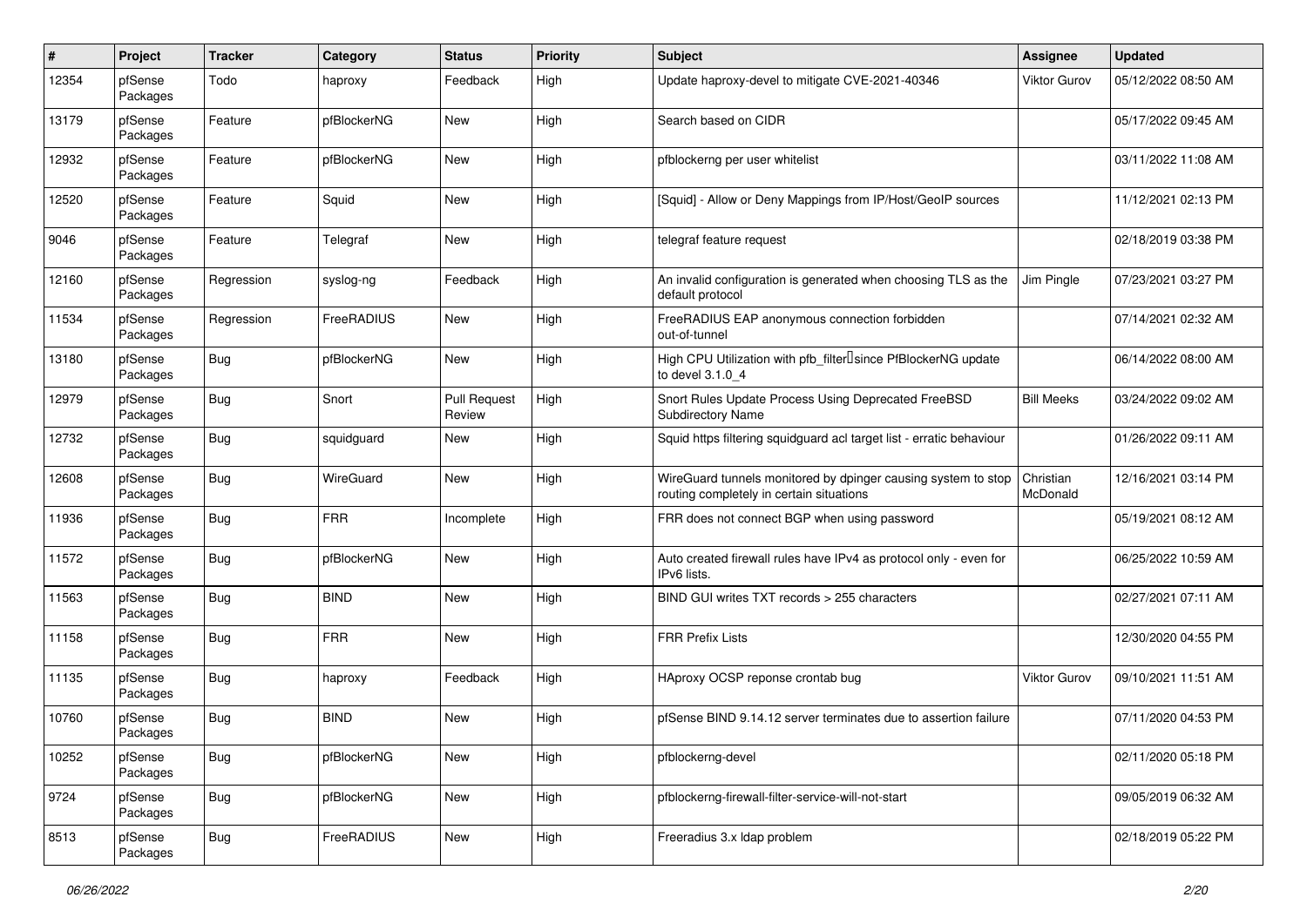| ∦     | Project             | <b>Tracker</b> | Category                     | <b>Status</b>                 | <b>Priority</b> | <b>Subject</b>                                                                           | Assignee              | <b>Updated</b>      |
|-------|---------------------|----------------|------------------------------|-------------------------------|-----------------|------------------------------------------------------------------------------------------|-----------------------|---------------------|
| 8438  | pfSense<br>Packages | Bug            | haproxy                      | New                           | High            | haproxy: can't use ACL for cert with http-response actions                               |                       | 05/24/2018 01:12 PM |
| 7388  | pfSense<br>Packages | Bug            | Suricata                     | <b>New</b>                    | High            | Suricata does not property recognize MTU for PPPOE interfaces                            |                       | 03/15/2017 05:17 AM |
| 6988  | pfSense<br>Packages | <b>Bug</b>     | Snort                        | <b>New</b>                    | High            | SNORT Package PHP memory error                                                           |                       | 06/28/2018 10:00 PM |
| 13183 | pfSense Plus        | Regression     | Dashboard                    | Feedback                      | High            | ZFS module is loaded on systems without ZFS                                              | Christian<br>McDonald | 05/23/2022 10:11 AM |
| 12607 | pfSense Plus        | Bug            | Hardware / Drivers           | <b>New</b>                    | High            | Instability with Snort Inline with AWS Instances                                         |                       | 01/10/2022 09:03 PM |
| 13187 | pfSense             | Documentation  | Upgrade                      | <b>New</b>                    | Normal          | Azure Frequently asked questions                                                         |                       | 05/20/2022 06:52 AM |
| 12535 | pfSense             | Documentation  | Routing                      | New                           | Normal          | Negate Rules function does not match the description                                     |                       | 11/19/2021 02:03 PM |
| 11139 | pfSense             | Documentation  | Interfaces                   | New                           | Normal          | <b>Bridges and VLANs</b>                                                                 |                       | 12/07/2020 12:32 PM |
| 13268 | pfSense             | Todo           | Console Menu                 | Ready To Test   Normal        |                 | columns don't align nicely in console with medium-long interface<br>names                |                       | 06/12/2022 10:32 PM |
| 13058 | pfSense             | Todo           | Rules / NAT                  | New                           | Normal          | Add static routes and directly connected networks back to policy<br>route negation rules |                       | 04/13/2022 08:05 AM |
| 12782 | pfSense             | Todo           | Build / Release              | <b>New</b>                    | Normal          | Disable compatibility flag                                                               | <b>Brad Davis</b>     | 05/17/2022 02:33 PM |
| 12459 | pfSense             | Todo           | Virtual IP Addresses         | New                           | Normal          | Add IP Alias subnet input validation                                                     |                       | 10/15/2021 09:35 AM |
| 12431 | pfSense             | Todo           | Web Interface                | <b>Pull Request</b><br>Review | Normal          | GUI pages should use "POST" for AJAX calls, not "GET"                                    | <b>Viktor Gurov</b>   | 05/17/2022 02:20 PM |
| 12367 | pfSense             | Todo           | Installer                    | <b>New</b>                    | Normal          | ZFS: Do not show memstick disk on target list                                            |                       | 09/13/2021 07:37 AM |
| 12243 | pfSense             | Todo           | Package System               | <b>New</b>                    | Normal          | Implement "``plugin_interfaces()```                                                      |                       | 02/07/2022 03:50 AM |
| 12176 | pfSense             | Todo           | Interfaces                   | <b>Pull Request</b><br>Review | Normal          | Hide WireGuard interfaces on appropriate pages                                           |                       | 08/11/2021 12:52 AM |
| 11280 | pfSense             | Todo           | WireGuard                    | New                           | Normal          | Add WireGuard to ALTQ list                                                               |                       | 04/27/2021 12:32 PM |
| 7385  | pfSense             | Todo           | Web Interface                | <b>New</b>                    | Normal          | Sanitize PHP includes                                                                    |                       | 08/13/2019 03:22 PM |
| 6501  | pfSense             | Todo           | Web Interface                | New                           | Normal          | Tightening up subnet expansion                                                           |                       | 08/13/2019 01:23 PM |
| 6332  | pfSense             | Todo           | Web Interface                | <b>New</b>                    | Normal          | Upgrade encryption options to cover current range of<br>recommendations                  |                       | 08/13/2019 02:34 PM |
| 5902  | pfSense             | Todo           | Configuration<br>Backend     | New                           | Normal          | Use a common place for default values                                                    |                       | 08/13/2019 12:53 PM |
| 5445  | pfSense             | Todo           | Web Interface                | New                           | Normal          | Improve banner for "background activity"                                                 |                       | 02/06/2016 04:43 AM |
| 2099  | pfSense             | Todo           | CARP                         | New                           | Normal          | Remove "queue" from CARP traffic                                                         |                       | 01/19/2012 10:59 AM |
| 1940  | pfSense             | Todo           | Logging                      | New                           | Normal          | Integrate rSyslogd                                                                       |                       | 07/06/2018 02:11 PM |
| 1521  | pfSense             | Todo           | Routing                      | New                           | Normal          | Investigate FreeBSD route metric support for future versions                             |                       | 05/12/2011 11:28 AM |
| 33    | pfSense             | Todo           | User Manager /<br>Privileges | New                           | Normal          | L2TP users integration with user manager                                                 |                       | 02/06/2016 04:53 AM |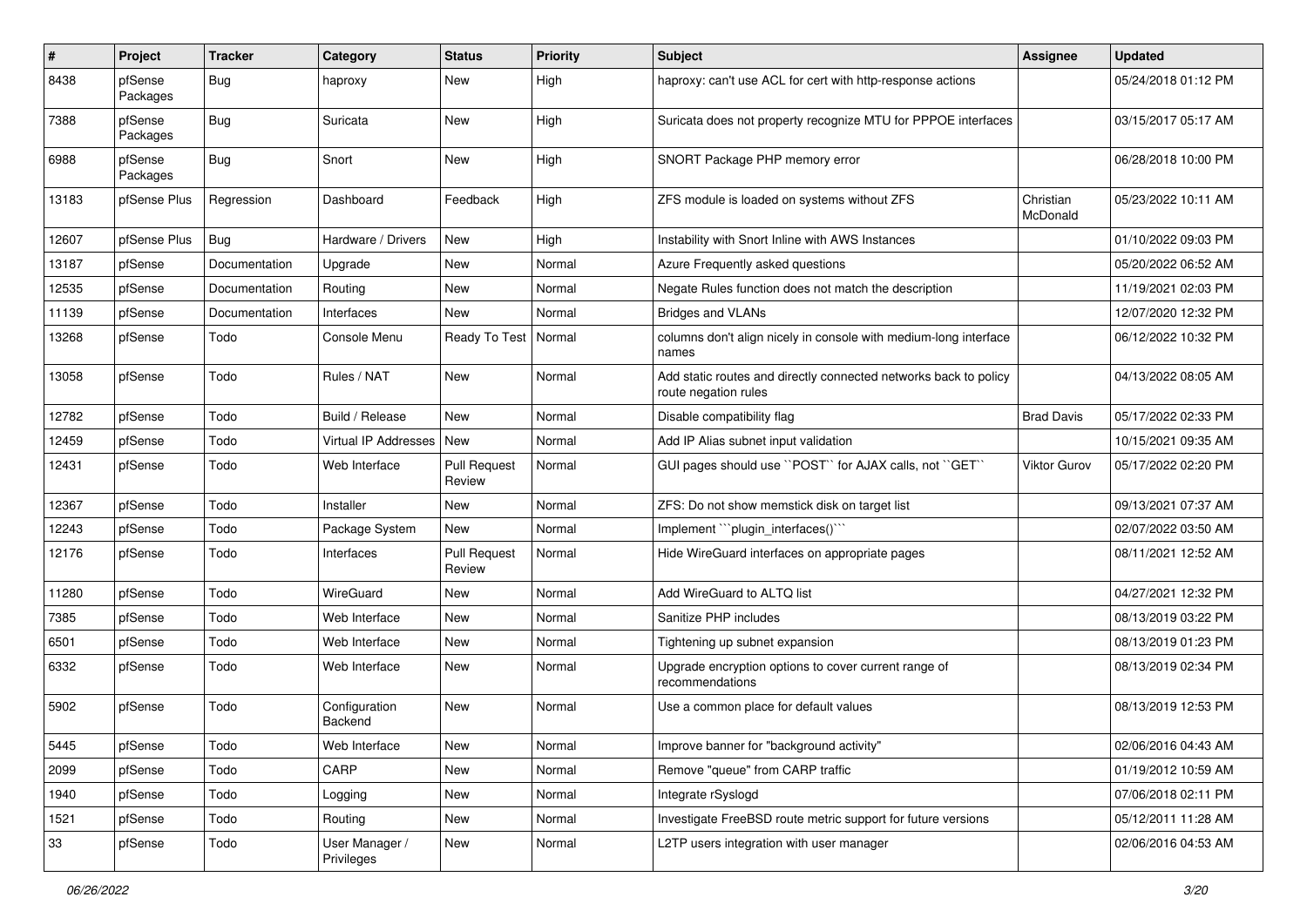| #     | Project | <b>Tracker</b> | Category                     | <b>Status</b>                 | <b>Priority</b> | <b>Subject</b>                                                             | Assignee          | <b>Updated</b>      |
|-------|---------|----------------|------------------------------|-------------------------------|-----------------|----------------------------------------------------------------------------|-------------------|---------------------|
| 32    | pfSense | Todo           | User Manager /<br>Privileges | <b>New</b>                    | Normal          | PPPoE Server users integration with user manager                           |                   | 02/06/2016 04:53 AM |
| 13297 | pfSense | Feature        | Routing                      | <b>New</b>                    | Normal          | Support for Gateway Groups as Static Route destinations                    |                   | 06/24/2022 07:41 AM |
| 13296 | pfSense | Feature        | DHCP (IPv6)                  | <b>New</b>                    | Normal          | Add support for DHCP6 OPTION_PD_EXCLUDE (RFC 6603)                         |                   | 06/24/2022 10:10 PM |
| 13293 | pfSense | Feature        | OpenVPN                      | <b>New</b>                    | Normal          | Option to set auth-gen-token in OpenVPN GUI                                |                   | 06/21/2022 02:35 PM |
| 13287 | pfSense | Feature        | Configuration<br>Backend     | New                           | Normal          | Encode OpenVPN Custom Options                                              |                   | 06/20/2022 10:33 AM |
| 13264 | pfSense | Feature        | <b>IPsec</b>                 | <b>New</b>                    | Normal          | IPSec Phase2 select multiple PFS key groups                                |                   | 06/10/2022 04:29 PM |
| 13260 | pfSense | Feature        | Authentication               | <b>New</b>                    | Normal          | Add support for OpenVPN static-challenge                                   |                   | 06/09/2022 02:04 PM |
| 13256 | pfSense | Feature        | DHCP (IPv4)                  | <b>New</b>                    | Normal          | Better handling of duplicate IPs in static DHCP assignments                |                   | 06/11/2022 04:51 PM |
| 13245 | pfSense | Feature        | Aliases / Tables             | <b>Pull Request</b><br>Review | Normal          | Type column on Alias lists                                                 | Jim Pingle        | 06/06/2022 07:09 AM |
| 13244 | pfSense | Feature        | Web Interface                | New                           | Normal          | Add help text under Timezone settings in the GUI                           |                   | 06/03/2022 01:00 PM |
| 13242 | pfSense | Feature        | Gateway Monitoring           | New                           | Normal          | Enhancements to static route creation/deletion for dpinger<br>monitor IPs  |                   | 06/03/2022 11:20 AM |
| 13165 | pfSense | Feature        | Dashboard                    | <b>Pull Request</b><br>Review | Normal          | Feat: live update for Services dashboard widget                            |                   | 05/15/2022 01:48 AM |
| 13124 | pfSense | Feature        | Web Interface                | <b>Pull Request</b><br>Review | Normal          | Option to wait for interface selection before displaying firewall<br>rules |                   | 05/17/2022 02:15 PM |
| 13094 | pfSense | Feature        | Packet Capture               | <b>Pull Request</b><br>Review | Normal          | Allow packet capture filtering in tagged packets                           | Marcos<br>Mendoza | 04/24/2022 06:06 PM |
| 13091 | pfSense | Feature        | OpenVPN                      | New                           | Normal          | RFE: Ability to specify the order of OpenVPN Authentication<br>servers     |                   | 04/22/2022 04:30 PM |
| 13085 | pfSense | Feature        | OpenVPN                      | <b>Pull Request</b><br>Review | Normal          | OpenVPN: expose NBDD servers in GUI + fix GUI bugs                         | Jim Pingle        | 04/22/2022 11:09 AM |
| 13054 | pfSense | Feature        | Package System               | <b>New</b>                    | Normal          | Package plugin hook for web server configuration stanzas                   | Jim Pingle        | 04/12/2022 03:04 PM |
| 13017 | pfSense | Feature        | Packet Capture               | <b>New</b>                    | Normal          | Packet capture: add preview results while capture is running               |                   | 04/09/2022 11:08 AM |
| 13009 | pfSense | Feature        | OpenVPN                      | <b>New</b>                    | Normal          | Add option for multiple remote addresses to OpenVPN Client                 |                   | 03/31/2022 12:42 PM |
| 12903 | pfSense | Feature        | <b>Notifications</b>         | <b>New</b>                    | Normal          | alternative authentication methods for email notifications?                |                   | 03/07/2022 07:52 AM |
| 12874 | pfSense | Feature        | <b>OpenVPN</b>               | <b>New</b>                    | Normal          | OpenVPN RADIUS Framed-Pool                                                 |                   | 02/25/2022 02:24 PM |
| 12848 | pfSense | Feature        | Dynamic DNS                  | <b>New</b>                    | Normal          | Evaluation of the DynDNS "Result Match" string                             |                   | 02/22/2022 02:01 AM |
| 12768 | pfSense | Feature        | Upgrade                      | <b>New</b>                    | Normal          | pfSense-repo: Make sure default config file exists                         |                   | 05/17/2022 02:32 PM |
| 12679 | pfSense | Feature        | Interfaces                   | <b>New</b>                    | Normal          | Remind user to update DHCPv6 range when changing interface<br>IPv6 prefix  |                   | 01/12/2022 07:36 AM |
| 12676 | pfSense | Feature        | Rules / NAT                  | <b>New</b>                    | Normal          | Add the Tagged option on the Port Forward rules edit page                  |                   | 01/11/2022 05:52 AM |
| 12665 | pfSense | Feature        | Rules / NAT                  | <b>New</b>                    | Normal          | Ability to add custom pf rules from the GUI                                |                   | 01/07/2022 09:30 AM |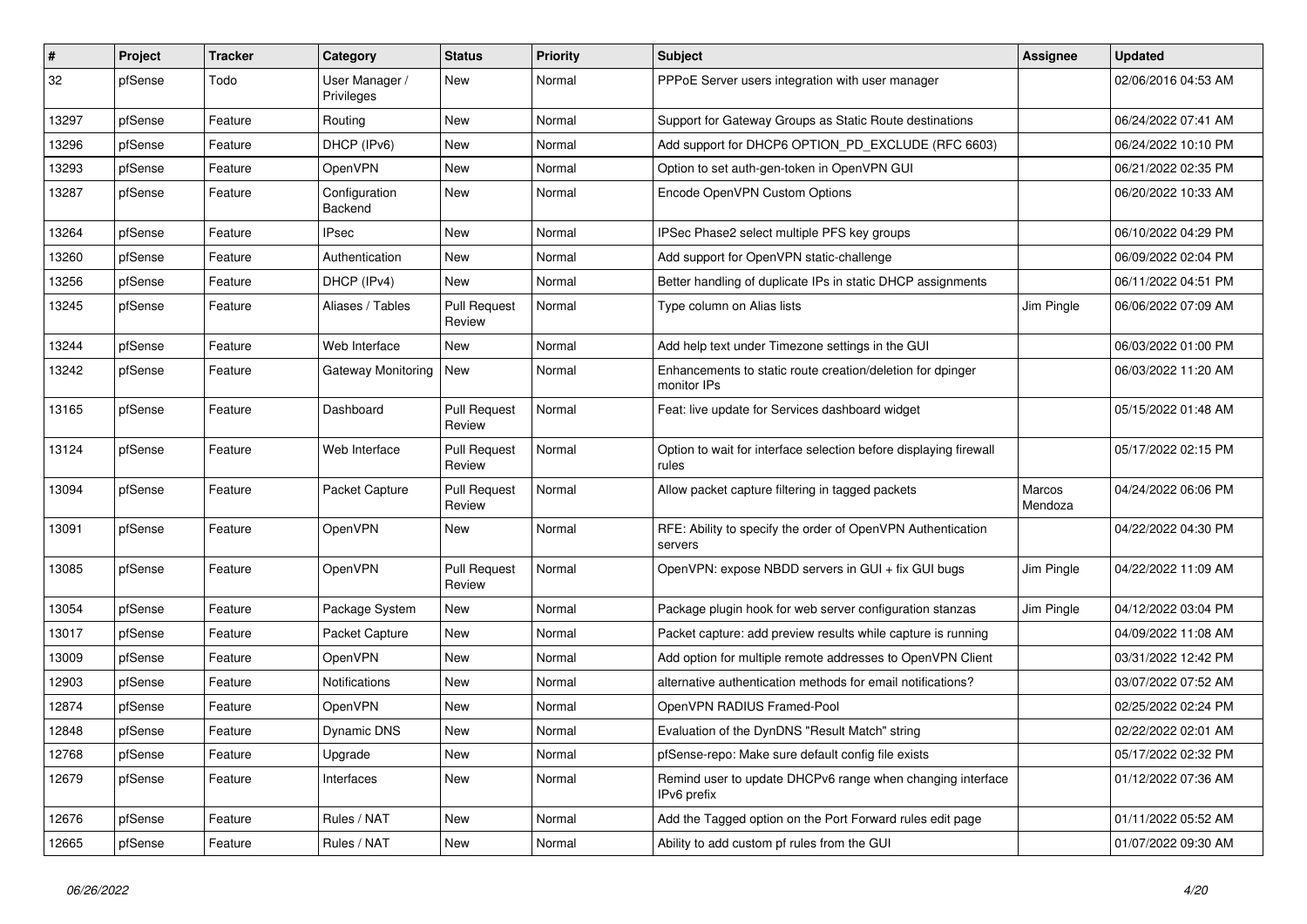| $\vert$ # | Project | <b>Tracker</b> | Category             | <b>Status</b>                 | <b>Priority</b> | Subject                                                                                                   | Assignee           | <b>Updated</b>      |
|-----------|---------|----------------|----------------------|-------------------------------|-----------------|-----------------------------------------------------------------------------------------------------------|--------------------|---------------------|
| 12625     | pfSense | Feature        | Logging              | New                           | Normal          | Granular logging options for default firewall rules.                                                      |                    | 12/21/2021 06:39 PM |
| 12602     | pfSense | Feature        | Dynamic DNS          | <b>New</b>                    | Normal          | DHCPv6 should allow DDNS Client updates for hosts                                                         |                    | 12/15/2021 11:00 AM |
| 12600     | pfSense | Feature        | Aliases / Tables     | New                           | Normal          | allow custom mask for a network alias created from a FQDN                                                 |                    | 12/15/2021 10:50 AM |
| 12553     | pfSense | Feature        | Backup / Restore     | New                           | Normal          | Auto Config Backup: Allow selecting multiple backups for<br>deletion                                      |                    | 02/22/2022 04:27 AM |
| 12495     | pfSense | Feature        | Dynamic DNS          | <b>Pull Request</b><br>Review | Normal          | DynDNS: add deSEC IPv4&v6 simultaneos update                                                              | <b>Lukas Wiest</b> | 11/01/2021 08:53 AM |
| 12494     | pfSense | Feature        | Dynamic DNS          | <b>Pull Request</b><br>Review | Normal          | DynDNS: make simultaneous update of IP and LegacyIP<br>possible                                           | Lukas Wiest        | 11/01/2021 08:52 AM |
| 12473     | pfSense | Feature        | <b>IPsec</b>         | <b>New</b>                    | Normal          | Allow user adjustment of IPsec Keep Alive periodic checks                                                 |                    | 12/22/2021 05:59 AM |
| 12458     | pfSense | Feature        | Authentication       | New                           | Normal          | Use "unixHomeDirectory" instead of "homeDirectory" when<br>LDAP authentication server is Active Directory |                    | 10/15/2021 08:18 AM |
| 12300     | pfSense | Feature        | Hardware / Drivers   | <b>New</b>                    | Normal          | Add Aquantia Atlantic driver to pfsense                                                                   |                    | 09/14/2021 06:49 AM |
| 12190     | pfSense | Feature        | Rules / NAT          | New                           | Normal          | Add ability to reference ipv6 prefix in firewall rules and aliases                                        |                    | 08/05/2021 01:47 PM |
| 12139     | pfSense | Feature        | <b>DNS Forwarder</b> | <b>New</b>                    | Normal          | Add support in for specifying a DNSMASQ configuration file                                                |                    | 07/16/2021 09:45 PM |
| 12121     | pfSense | Feature        | OpenVPN              | <b>New</b>                    | Normal          | Wider "local network(s)" fields in OpenVPN server configuration                                           |                    | 07/19/2021 07:37 AM |
| 12120     | pfSense | Feature        | <b>DHCP Relay</b>    | New                           | Normal          | Permit several sets of destination DHCP servers in DHCP relay                                             |                    | 07/11/2021 05:41 PM |
| 12091     | pfSense | Feature        | Authentication       | New                           | Normal          | RFE: Add support for sssd authentication                                                                  |                    | 12/10/2021 04:55 PM |
| 12077     | pfSense | Feature        | Gateways             | New                           | Normal          | Allow stick-connections per gateway group                                                                 |                    | 06/24/2021 08:45 AM |
| 12055     | pfSense | Feature        | Virtual IP Addresses | Feedback                      | Normal          | Option to disable XMLRPC Sync for Loopback Virtual IPs                                                    |                    | 06/18/2021 09:05 AM |
| 11974     | pfSense | Feature        | <b>XMLRPC</b>        | <b>New</b>                    | Normal          | XMLRPC synchronization for igmmproxy settings                                                             |                    | 05/29/2021 03:58 PM |
| 11956     | pfSense | Feature        | Web Interface        | New                           | Normal          | "add" button in the top of pages with many user-added items                                               |                    | 07/10/2021 01:01 PM |
| 11954     | pfSense | Feature        | <b>IGMP Proxy</b>    | New                           | Normal          | <b>Multicast limits</b>                                                                                   |                    | 05/25/2021 12:36 AM |
| 11927     | pfSense | Feature        | DHCP (IPv4)          | Feedback                      | Normal          | Allow DHCP not to serve a gateway - small fix                                                             |                    | 01/03/2022 04:17 PM |
| 11876     | pfSense | Feature        | Hardware / Drivers   | New                           | Normal          | OpenSSL does not use QAT acceleration on pfSense Plus<br>21.02-RELEASE-p1 or 21.05-DEVELOPMENT            |                    | 05/03/2021 08:02 AM |
| 11856     | pfSense | Feature        | Diagnostics          | New                           | Normal          | Replace/add Alias or DNS names for known LAN addresses in<br>the State table                              |                    | 04/27/2021 08:01 AM |
| 11757     | pfSense | Feature        | <b>XMLRPC</b>        | <b>New</b>                    | Normal          | Allow XMLRPC sync to bypass default auth server in favor of<br>local database                             |                    | 03/30/2021 03:18 PM |
| 11625     | pfSense | Feature        | OpenVPN              | New                           | Normal          | Cisco-AVPair aliases support                                                                              |                    | 03/05/2021 12:35 AM |
| 11604     | pfSense | Feature        | WireGuard            | <b>New</b>                    | Normal          | WireGuard Dynamic Listen Port Randomization                                                               |                    | 03/19/2021 10:59 AM |
| 11498     | pfSense | Feature        | WireGuard            | New                           | Normal          | WireGuard does not pass multicast traffic to peer                                                         | Peter Grehan       | 03/19/2021 10:59 AM |
| 11379     | pfSense | Feature        | Captive Portal       | New                           | Normal          | <b>Template Roll Printer</b>                                                                              |                    | 02/07/2021 05:26 AM |
| 11324     | pfSense | Feature        | Logging              | New                           | Normal          | Separate syslog "Remote log servers" Parameters                                                           |                    | 01/27/2021 10:47 AM |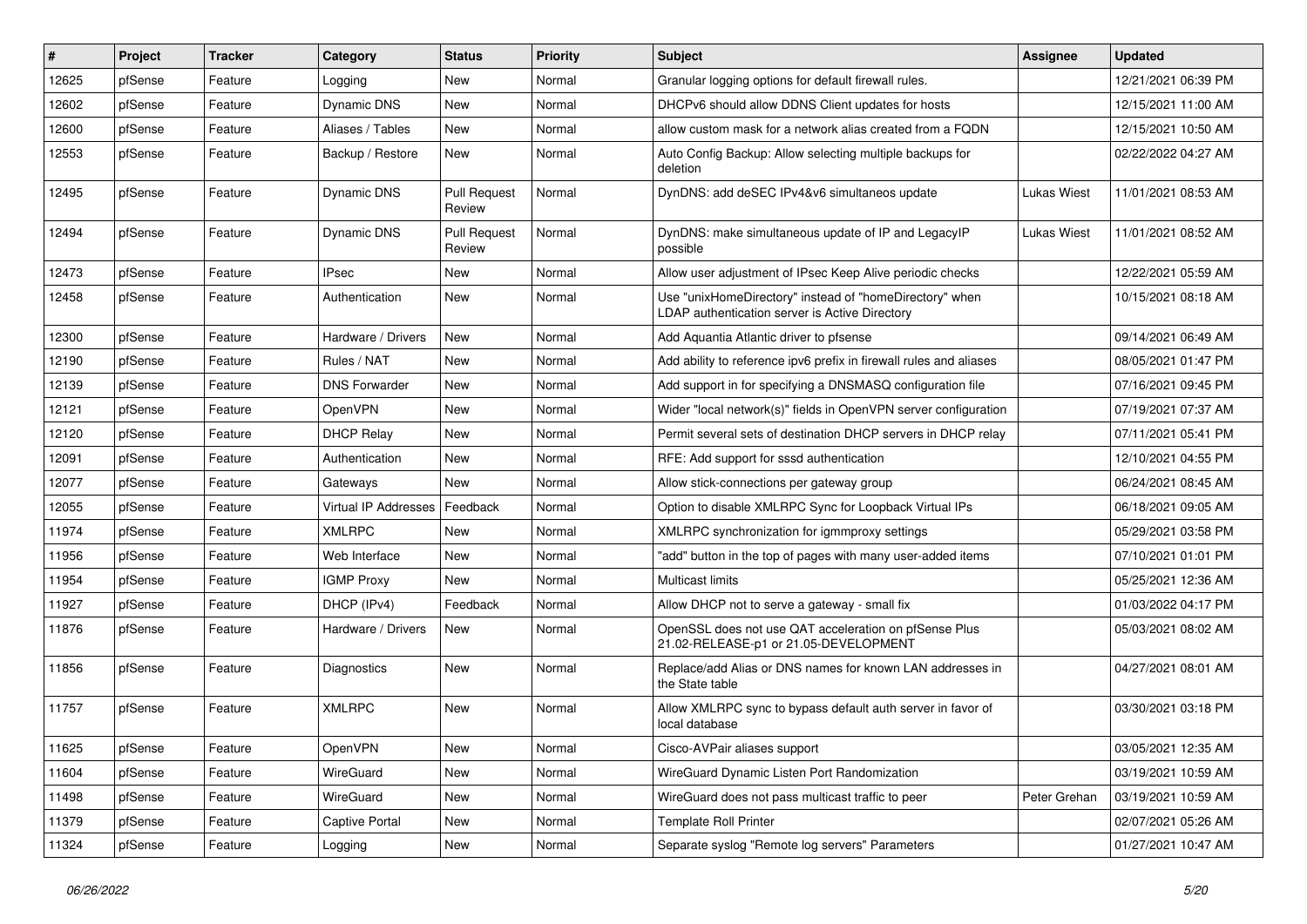| #     | Project | <b>Tracker</b> | Category                        | <b>Status</b>                 | <b>Priority</b> | <b>Subject</b>                                                                                                                   | Assignee   | <b>Updated</b>      |
|-------|---------|----------------|---------------------------------|-------------------------------|-----------------|----------------------------------------------------------------------------------------------------------------------------------|------------|---------------------|
| 11302 | pfSense | Feature        | WireGuard                       | <b>New</b>                    | Normal          | WireGuard XMLRPC sync                                                                                                            |            | 03/19/2021 10:59 AM |
| 11262 | pfSense | Feature        | Rules / NAT                     | <b>New</b>                    | Normal          | Time Based Rules - selects all days in the current month                                                                         |            | 04/27/2021 12:32 PM |
| 11257 | pfSense | Feature        | Upgrade                         | <b>New</b>                    | Normal          | Installed Packages: Update all button                                                                                            |            | 01/18/2021 10:45 AM |
| 11243 | pfSense | Feature        | Interfaces                      | <b>New</b>                    | Normal          | individual pfctl snort2c tables per interface only blocking IPs for<br>specific interface when a rule triggers in snort/suricata |            | 01/14/2021 03:02 PM |
| 11189 | pfSense | Feature        | <b>Captive Portal</b>           | <b>New</b>                    | Normal          | Captive Portal - Tarpit option                                                                                                   |            | 12/23/2020 06:44 PM |
| 11084 | pfSense | Feature        | Dynamic DNS                     | New                           | Normal          | Dynamic DNS include option to specify virtual IP addresses                                                                       |            | 11/19/2020 01:26 PM |
| 11056 | pfSense | Feature        | Interfaces                      | <b>New</b>                    | Normal          | Add option to disable flow-control on interfaces in GUI                                                                          |            | 11/11/2020 04:41 PM |
| 10962 | pfSense | Feature        | Dynamic DNS                     | <b>New</b>                    | Normal          | Add Cpanel support for Dynamic DNS Clients                                                                                       |            | 12/28/2020 01:56 PM |
| 10904 | pfSense | Feature        | <b>DHCP Relay</b>               | <b>Pull Request</b><br>Review | Normal          | Support vti interfaces in dhcrelay                                                                                               | Luiz Souza | 10/12/2020 07:35 AM |
| 10890 | pfSense | Feature        | Interfaces                      | <b>New</b>                    | Normal          | Allow multiple assigned interfaces to track status of a single<br>switch port                                                    |            | 09/14/2020 07:20 AM |
| 10843 | pfSense | Feature        | Authentication                  | <b>New</b>                    | Normal          | Allow user manager settings to specify multiple authentication<br>servers                                                        |            | 01/13/2022 07:22 AM |
| 10839 | pfSense | Feature        | <b>Traffic Shaper</b><br>(ALTQ) | New                           | Normal          | Add popular messengers to the Traffic Shaper Wizard                                                                              |            | 08/18/2020 10:07 AM |
| 10805 | pfSense | Feature        | Hardware / Drivers              | <b>New</b>                    | Normal          | Intel QAT (QuickAssist) encryption support for PfSense                                                                           |            | 07/31/2020 03:13 PM |
| 10718 | pfSense | Feature        | Notifications                   | <b>New</b>                    | Normal          | Email notifications - add new field to enter a from: name                                                                        |            | 07/01/2020 09:08 AM |
| 10651 | pfSense | Feature        | OpenVPN                         | <b>New</b>                    | Normal          | Remove/replace deprecated OpenVPN options                                                                                        |            | 06/10/2020 11:32 AM |
| 10621 | pfSense | Feature        | Hardware / Drivers              | Feedback                      | Normal          | Update system.inc/system identify specific platform() update to<br>accommodate AWS, Azure and GCP                                |            | 06/02/2020 03:16 PM |
| 10581 | pfSense | Feature        | Logging                         | <b>New</b>                    | Normal          | Provide ability to disable nginx access logging to remote syslog<br>server                                                       |            | 05/21/2020 08:36 PM |
| 10514 | pfSense | Feature        | Web Interface                   | <b>New</b>                    | Normal          | Add to every page an unparsed Notes field for administrative<br>reference                                                        |            | 04/30/2020 06:32 PM |
| 10468 | pfSense | Feature        | Web Interface                   | <b>New</b>                    | Normal          | Allow to download log files from WebGUI                                                                                          |            | 04/17/2020 06:17 AM |
| 10404 | pfSense | Feature        | <b>NTPD</b>                     | <b>New</b>                    | Normal          | Consider using chrony for NTP services                                                                                           |            | 11/23/2021 06:59 PM |
| 10401 | pfSense | Feature        | Dashboard                       | New                           | Normal          | Request: ability to sort/separate stopped/running Service(s) on<br>Dashboard -> Services Status widget                           |            | 03/31/2020 04:48 PM |
| 10345 | pfSense | Feature        | DHCP (IPv4)                     | <b>New</b>                    | Normal          | DHCP lease distinction between online and offline                                                                                |            | 03/16/2020 07:56 AM |
| 10237 | pfSense | Feature        | Upgrade                         | <b>New</b>                    | Normal          | Take ZFS snapshot on Upgrade                                                                                                     |            | 04/07/2020 03:58 PM |
| 10223 | pfSense | Feature        | Interfaces                      | New                           | Normal          | Add the ability to create additional loopback interfaces                                                                         |            | 12/15/2020 04:35 PM |
| 10137 | pfSense | Feature        | Package System                  | New                           | Normal          | net-mgmt/arpwatch: Update to 3.0                                                                                                 |            | 12/30/2019 05:16 PM |
| 9942  | pfSense | Feature        | <b>Operating System</b>         | <b>New</b>                    | Normal          | Give pfSense the possibility to change the keyboard Layout for<br>console users                                                  |            | 01/22/2021 02:33 AM |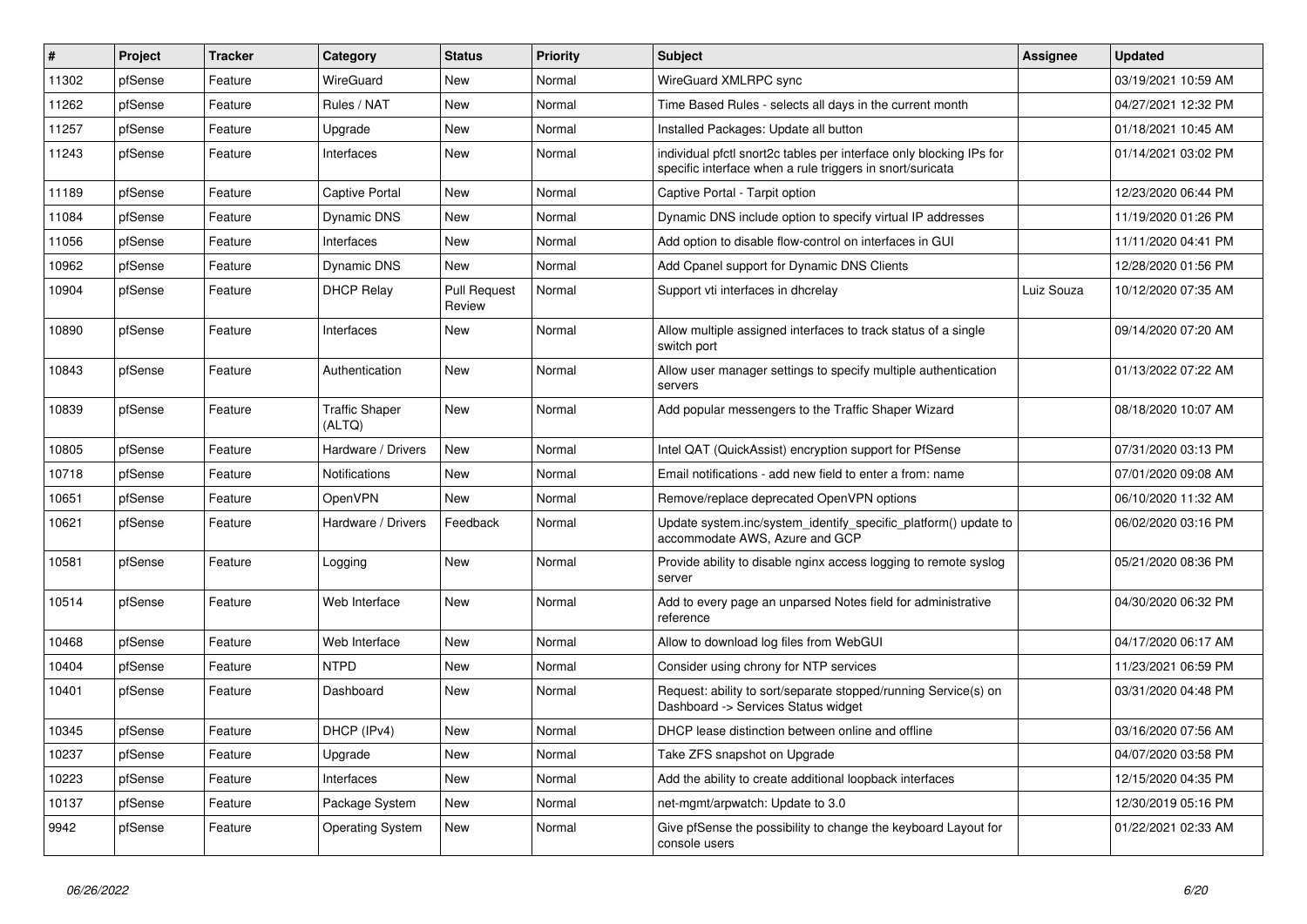| #    | Project | <b>Tracker</b> | Category                     | <b>Status</b> | <b>Priority</b> | Subject                                                                                   | Assignee | <b>Updated</b>      |
|------|---------|----------------|------------------------------|---------------|-----------------|-------------------------------------------------------------------------------------------|----------|---------------------|
| 9937 | pfSense | Feature        | Authentication               | New           | Normal          | OpenVPN Login User Privilege                                                              |          | 11/29/2019 08:46 AM |
| 9876 | pfSense | Feature        | <b>Operating System</b>      | <b>New</b>    | Normal          | PFsense on KVM: Web interface hint to disable "Hardware"<br>Checksum Offloading"          |          | 07/03/2020 07:11 AM |
| 9857 | pfSense | Feature        | <b>IPsec</b>                 | <b>New</b>    | Normal          | IPsec Down/Up SMTP Notifications                                                          |          | 08/31/2021 08:07 AM |
| 9838 | pfSense | Feature        | OpenVPN                      | <b>New</b>    | Normal          | PKCS11 support                                                                            |          | 10/20/2019 02:12 PM |
| 9800 | pfSense | Feature        | Hardware / Drivers           | <b>New</b>    | Normal          | Add toggle for net.isr.dispatch=deferred in GUI                                           |          | 09/29/2019 06:18 AM |
| 9775 | pfSense | Feature        | Backup / Restore             | New           | Normal          | AutoConfigBackup - Rolling per day/hour cap on changes,<br>retention policy               |          | 09/20/2019 09:19 AM |
| 9732 | pfSense | Feature        | DHCP (IPv4)                  | <b>New</b>    | Normal          | System UTC time offset in DHCP Option 2                                                   |          | 09/06/2019 08:39 PM |
| 9680 | pfSense | Feature        | <b>DHCP Relay</b>            | <b>New</b>    | Normal          | Seperate DHCP Server and relay per interface                                              |          | 02/27/2020 10:47 AM |
| 9633 | pfSense | Feature        | PPPoE Server                 | New           | Normal          | PPPoE/L2TP Server Status Page                                                             |          | 10/09/2021 12:05 PM |
| 9627 | pfSense | Feature        | <b>Captive Portal</b>        | New           | Normal          | Captive Portal only shows authenticated users                                             |          | 08/14/2019 02:48 PM |
| 9621 | pfSense | Feature        | User Manager /<br>Privileges | New           | Normal          | More convenient deletion of single user privileges                                        |          | 07/09/2019 03:09 AM |
| 9617 | pfSense | Feature        | <b>PPP</b> Interfaces        | <b>New</b>    | Normal          | PPPoE Static IP Configuration in GUI                                                      |          | 10/15/2021 08:52 PM |
| 9591 | pfSense | Feature        | Rules / NAT                  | <b>New</b>    | Normal          | Add under firewall rules a search box                                                     |          | 08/14/2019 02:39 PM |
| 9574 | pfSense | Feature        | Package System               | <b>New</b>    | Normal          | Show changelog at package upgrade                                                         |          | 06/02/2019 04:35 AM |
| 9544 | pfSense | Feature        | Routing                      | <b>New</b>    | Normal          | Enable RADIX_MPATH                                                                        |          | 04/21/2022 12:39 PM |
| 9536 | pfSense | Feature        | DHCP (IPv6)                  | New           | Normal          | Support dynamic prefix in DHCPv6 Server                                                   |          | 05/25/2022 04:27 AM |
| 9464 | pfSense | Feature        | Interfaces                   | New           | Normal          | Marvell 6000 -- netgate hardware (e.g.: XG-7100, XG-3100)<br>internal switch LACP support |          | 04/08/2019 07:58 AM |
| 9436 | pfSense | Feature        | <b>DNS Resolver</b>          | <b>New</b>    | Normal          | Unbound: enable dnstap support                                                            |          | 03/27/2019 07:54 PM |
| 9288 | pfSense | Feature        | Authentication               | <b>New</b>    | Normal          | SSHGuard add pfSense signature in standard                                                |          | 08/14/2019 01:19 PM |
| 9253 | pfSense | Feature        | User Manager /<br>Privileges | New           | Normal          | RFE: True View-Only WebCFG options                                                        |          | 08/21/2019 09:21 AM |
| 9226 | pfSense | Feature        | Web Interface                | New           | Normal          | zfs GUI functionality - alerts                                                            |          | 12/31/2020 02:50 PM |
| 9222 | pfSense | Feature        | Authentication               | New           | Normal          | Add sshguard log when release an IP                                                       |          | 08/14/2019 01:00 PM |
| 9165 | pfSense | Feature        | Authentication               | New           | Normal          | only IPs can be added to sshguard whitelist                                               |          | 04/21/2022 12:39 PM |
| 9156 | pfSense | Feature        | OpenVPN                      | <b>New</b>    | Normal          | OpenVPN: Add tickbox for 'nopool' directive                                               |          | 04/14/2020 01:45 PM |
| 9130 | ptSense | Feature        | DHCP (IPv4)                  | New           | Normal          | Request ID [#INC-16195]: DHCP - PXE Boot                                                  |          | 09/10/2020 01:39 PM |
| 9063 | pfSense | Feature        | Dynamic DNS                  | New           | Normal          | Allow dynamic DNS client entry to specify which Check IP<br>service to use                |          | 10/24/2018 11:53 AM |
| 9060 | pfSense | Feature        | Logging                      | New           | Normal          | add rule name filtering field for firewall log viewer                                     |          | 08/14/2019 12:38 PM |
| 9038 | pfSense | Feature        | Logging                      | New           | Normal          | Live view of any log file                                                                 |          | 08/19/2019 02:55 PM |
| 8929 | pfSense | Feature        | Web Interface                | New           | Normal          | Scroll bar css dark theme                                                                 |          | 08/14/2019 12:16 PM |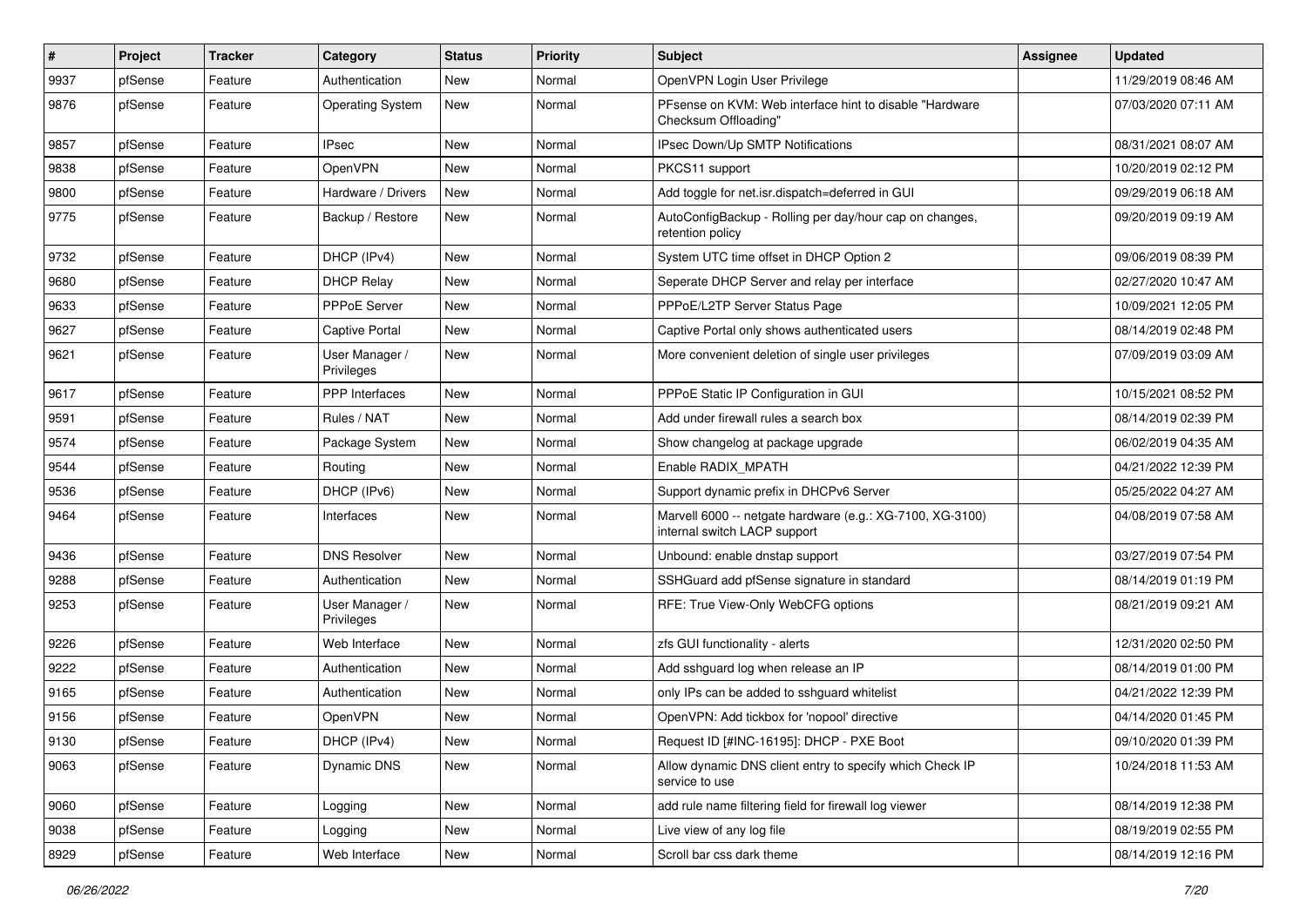| #    | <b>Project</b> | <b>Tracker</b> | Category                                        | <b>Status</b> | Priority | <b>Subject</b>                                                                                                      | Assignee             | <b>Updated</b>      |
|------|----------------|----------------|-------------------------------------------------|---------------|----------|---------------------------------------------------------------------------------------------------------------------|----------------------|---------------------|
| 8794 | pfSense        | Feature        | <b>NTPD</b>                                     | <b>New</b>    | Normal   | NTP authentiction                                                                                                   | Tod L                | 08/05/2021 01:20 AM |
| 8712 | pfSense        | Feature        | <b>Traffic Shaper</b><br>(ALTQ)                 | <b>New</b>    | Normal   | QOS on ipsec links                                                                                                  |                      | 06/22/2020 06:27 AM |
| 8641 | pfSense        | Feature        | Web Interface                                   | <b>New</b>    | Normal   | Need way to disable HSTS and/or replace webConfigurator<br>certificate from CLI                                     |                      | 07/16/2018 10:21 AM |
| 8558 | pfSense        | Feature        | Web Interface                                   | New           | Normal   | Add more table sorting in various UI pages                                                                          |                      | 08/21/2019 09:14 AM |
| 8520 | pfSense        | Feature        | Interfaces                                      | New           | Normal   | Option to auto-renew DHCP on interface with an offline gateway<br>or marked as down                                 |                      | 07/20/2021 11:00 AM |
| 8483 | pfSense        | Feature        | <b>Traffic Shaper</b><br>(ALTQ)                 | New           | Normal   | Allow user to choose order of Queues status                                                                         |                      | 08/21/2019 09:12 AM |
| 8385 | pfSense        | Feature        | Rules / NAT                                     | <b>New</b>    | Normal   | Utilize IP addresses from successfully authenticated OpenVPN<br>endpoints to Update Firewall Rules                  |                      | 07/19/2018 03:07 PM |
| 8372 | pfSense        | Feature        | Logging                                         | <b>New</b>    | Normal   | add gui setting to adjust refresh rate for dynamic firewall logs                                                    |                      | 08/14/2019 10:31 AM |
| 8349 | pfSense        | Feature        | <b>Traffic Graphs</b>                           | <b>New</b>    | Normal   | Show the actual numerical information (upload/download<br>speeds) in the traffic graph dashboard widget             | <b>Jared Dillard</b> | 02/28/2018 09:42 AM |
| 8346 | pfSense        | Feature        | <b>IPsec</b>                                    | <b>New</b>    | Normal   | Let pFSense act as an IPSec XAuth VPN Client                                                                        |                      | 02/23/2018 07:39 AM |
| 8330 | pfSense        | Feature        | DHCP (IPv4)                                     | <b>New</b>    | Normal   | add options for ddns-local-address statements                                                                       |                      | 04/27/2021 12:31 PM |
| 8309 | pfSense        | Feature        | Hardware / Drivers                              | <b>New</b>    | Normal   | Include apuled driver to add support for LEDs on PC Engines<br>APU boards                                           | Darryn Storm         | 08/20/2019 08:47 AM |
| 8274 | pfSense        | Feature        | <b>Traffic Graphs</b>                           | <b>New</b>    | Normal   | Reverse Inverse Traffic Graph View                                                                                  | <b>Jared Dillard</b> | 08/14/2019 10:31 AM |
| 8262 | pfSense        | Feature        | <b>IPv6 Router</b><br>Advertisements<br>(RADVD) | <b>New</b>    | Normal   | Make each prefix flags configurable separately.                                                                     |                      | 01/16/2018 12:35 PM |
| 8243 | pfSense        | Feature        | <b>XMLRPC</b>                                   | New           | Normal   | Sync dashboard settings over xmlrpc                                                                                 |                      | 08/21/2019 10:42 AM |
| 8236 | pfSense        | Feature        | <b>DNS Resolver</b>                             | <b>New</b>    | Normal   | Ability to configure "forward-first" and "forward-host" options for<br>more robust domain overrides in DNS Resolver |                      | 12/26/2017 01:26 AM |
| 8178 | pfSense        | Feature        | Package System                                  | New           | Normal   | Allow setting attributes for form elements in package XML                                                           |                      | 12/09/2017 07:48 PM |
| 8173 | pfSense        | Feature        | Interfaces                                      | <b>New</b>    | Normal   | dhcp6c - RAW Options                                                                                                |                      | 05/29/2022 05:34 PM |
| 8170 | pfSense        | Feature        | <b>XMLRPC</b>                                   | <b>New</b>    | Normal   | XMLRPC Sync deletes entires on remote System                                                                        |                      | 08/21/2019 10:42 AM |
| 8168 | pfSense        | Feature        | <b>IPsec</b>                                    | <b>New</b>    | Normal   | strongswan dhcp option                                                                                              |                      | 12/19/2017 04:14 AM |
| 8149 | pfSense        | Feature        | <b>NTPD</b>                                     | <b>New</b>    | Normal   | <b>NTPsec</b>                                                                                                       |                      | 10/11/2020 10:59 AM |
| 8078 | pfSense        | Feature        | <b>PPP</b> Interfaces                           | <b>New</b>    | Normal   | PPPoE Reconnect Wait Time                                                                                           |                      | 11/09/2017 05:13 PM |
| 8036 | pfSense        | Feature        | <b>IPsec</b>                                    | <b>New</b>    | Normal   | Want to run multiple Mobile Client IKEv2 server instances                                                           |                      | 08/14/2019 09:31 AM |
| 7988 | pfSense        | Feature        | Web Interface                                   | <b>New</b>    | Normal   | Compact Theme based on Compact-RED with the default theme<br>colors.                                                |                      | 10/23/2017 05:34 AM |
| 7974 | pfSense        | Feature        | Dashboard                                       | New           | Normal   | <b>ZFS RAID Monitor Not available</b>                                                                               |                      | 08/20/2019 01:34 PM |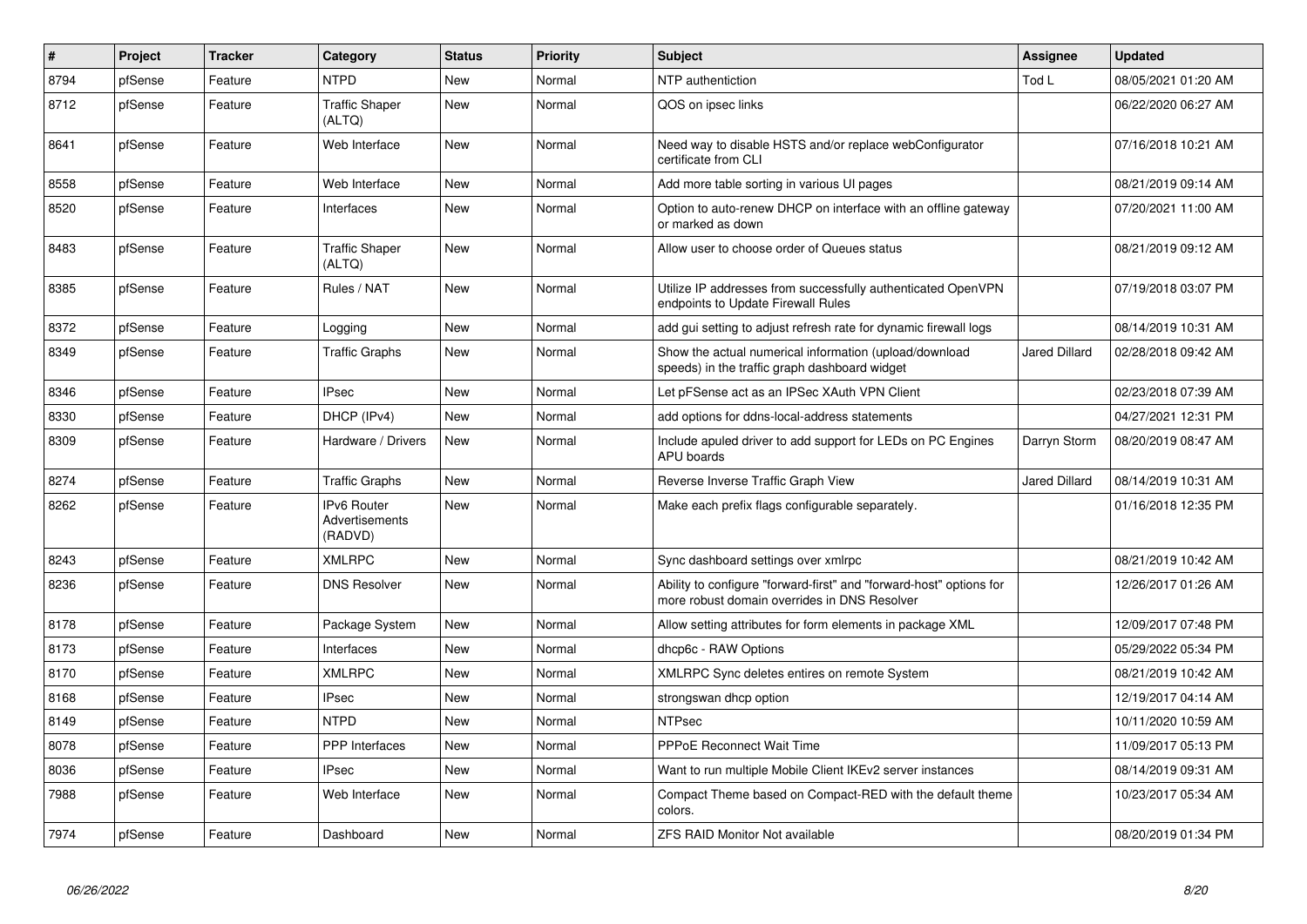| $\sharp$ | Project | <b>Tracker</b> | Category                | <b>Status</b> | <b>Priority</b> | <b>Subject</b>                                                                                                        | Assignee             | <b>Updated</b>      |
|----------|---------|----------------|-------------------------|---------------|-----------------|-----------------------------------------------------------------------------------------------------------------------|----------------------|---------------------|
| 7971     | pfSense | Feature        | <b>Captive Portal</b>   | New           | Normal          | Allow import, export and synchronization of MACs under Captive<br>Portal service                                      |                      | 10/19/2017 04:56 AM |
| 7957     | pfSense | Feature        | Web Interface           | <b>New</b>    | Normal          | GUI theme - separate "colour" from "compact/normal" in theme<br>dropdown                                              |                      | 10/17/2017 06:58 AM |
| 7956     | pfSense | Feature        | Web Interface           | <b>New</b>    | Normal          | Favicon able to match GUI colour setting?                                                                             |                      | 10/17/2017 06:36 AM |
| 7922     | pfSense | Feature        | Rules / NAT             | New           | Normal          | Add the option to select the ISP IPv6 Delegated Prefix as a<br>destination in firewall rules                          |                      | 10/10/2017 06:36 PM |
| 7888     | pfSense | Feature        | Package System          | <b>New</b>    | Normal          | Add a button in package manager GUI to upgrade all packages                                                           |                      | 09/28/2017 05:50 AM |
| 7881     | pfSense | Feature        | OpenVPN                 | New           | Normal          | OpenVPN client - add support for multiple server entries                                                              |                      | 08/14/2019 09:32 AM |
| 7852     | pfSense | Feature        | <b>DNS Resolver</b>     | <b>New</b>    | Normal          | Add views support to Unbound GUI                                                                                      |                      | 09/11/2017 12:26 PM |
| 7812     | pfSense | Feature        | Web Interface           | New           | Normal          | ZFS handling of autopreplace                                                                                          |                      | 08/13/2019 03:53 PM |
| 7800     | pfSense | Feature        | Logging                 | New           | Normal          | Add option for state logging                                                                                          |                      | 08/13/2019 03:51 PM |
| 7799     | pfSense | Feature        | Rules / NAT             | <b>New</b>    | Normal          | Make an ajax call to toggle logging by clicking on the logging<br>icon next to a rule                                 |                      | 08/13/2019 09:40 AM |
| 7783     | pfSense | Feature        | <b>Operating System</b> | <b>New</b>    | Normal          | Support for hosting VMs on pfSense using bhyve                                                                        |                      | 03/25/2022 11:53 AM |
| 7781     | pfSense | Feature        | Rules / NAT             | New           | Normal          | Please Enable Rule Separators on Manual Outbound NAT                                                                  |                      | 08/21/2019 09:07 AM |
| 7773     | pfSense | Feature        | <b>IPsec</b>            | <b>New</b>    | Normal          | IPSec using IKEv2 with split DNS not using provided domain<br>names                                                   |                      | 08/15/2017 05:25 PM |
| 7761     | pfSense | Feature        | Rules / NAT             | <b>New</b>    | Normal          | Add a way to match on IPv6 proto=0 (hop-by-hop header<br>extension)                                                   |                      | 08/13/2019 03:49 PM |
| 7747     | pfSense | Feature        | Console Menu            | <b>New</b>    | Normal          | Minor UI Tweak: Make hitting enter on the console (esp via<br>SSH) should not log you out, but simply redraw the menu |                      | 08/01/2017 04:03 PM |
| 7738     | pfSense | Feature        | IPsec                   | <b>New</b>    | Normal          | Highlight which IPSec (or other VPN) crypto modes are<br>hardware-accelerated in the UI                               |                      | 08/13/2019 03:46 PM |
| 7720     | pfSense | Feature        | Hardware / Drivers      | <b>New</b>    | Normal          | Add general watchdog kernel modules (like ichwd) and<br>watchdogd support in the GUI.                                 |                      | 08/19/2019 01:20 PM |
| 7671     | pfSense | Feature        | Gateway Monitoring      | <b>New</b>    | Normal          | Gateway Monitoring Via Custom Script or Telnet.                                                                       |                      | 09/18/2020 02:59 PM |
| 7626     | pfSense | Feature        | Interfaces              | <b>New</b>    | Normal          | Add IPoE support for WAN                                                                                              |                      | 01/01/2022 12:31 AM |
| 7602     | pfSense | Feature        | <b>Operating System</b> | <b>New</b>    | Normal          | Auto-Create bootable USB for recovery                                                                                 |                      | 08/13/2019 09:50 AM |
| 7563     | pfSense | Feature        | L <sub>2</sub> TP       | New           | Normal          | I2tp Suggestion: consider allowing IP/Subnet for the user.                                                            |                      | 08/21/2019 10:52 AM |
| 7541     | pfSense | Feature        | Installer               | New           | Normal          | ZFS Install, add hot spare option                                                                                     |                      | 08/14/2019 09:32 AM |
| 7418     | pfSense | Feature        | Dynamic DNS             | New           | Normal          | Dynamic dns should be sorted interface name                                                                           |                      | 08/21/2019 08:58 AM |
| 7405     | pfSense | Feature        | DHCP (IPv4)             | New           | Normal          | Ability to add dhcp host reservations from "Diagnostics -> ARP<br>table"                                              |                      | 10/12/2020 08:22 AM |
| 7398     | pfSense | Feature        | <b>Traffic Graphs</b>   | Assigned      | Normal          | Show average value of bandwidth in/out on Dashboard trafic<br>graph                                                   | <b>Jared Dillard</b> | 08/21/2019 08:56 AM |
| 7292     | pfSense | Feature        | Dynamic DNS             | New           | Normal          | DynamicDNS configuration does not sync to HA secondary                                                                |                      | 02/21/2017 04:56 PM |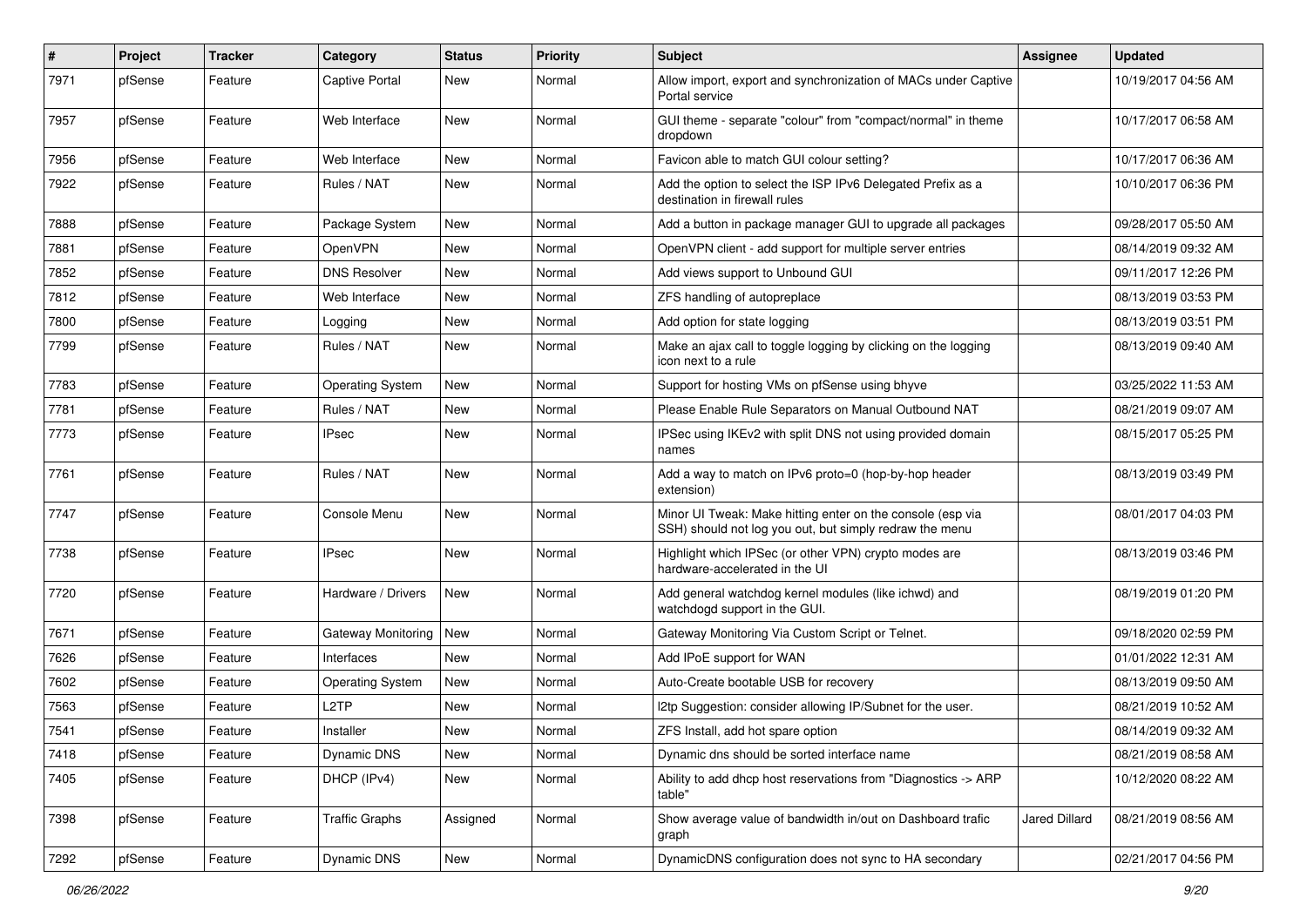| #    | Project | <b>Tracker</b> | Category                                 | <b>Status</b> | <b>Priority</b> | Subject                                                                                       | Assignee             | <b>Updated</b>      |
|------|---------|----------------|------------------------------------------|---------------|-----------------|-----------------------------------------------------------------------------------------------|----------------------|---------------------|
| 7287 | pfSense | Feature        | <b>NTPD</b>                              | New           | Normal          | NTP add support for ACTS ref clock                                                            |                      | 10/12/2020 07:45 AM |
| 7281 | pfSense | Feature        | OpenVPN                                  | New           | Normal          | OpenVPN: Add support for IPv6 dynamic prefix selection                                        |                      | 12/21/2017 08:56 PM |
| 7260 | pfSense | Feature        | Rules / NAT                              | New           | Normal          | Source OS / p0f Database Missing Modern Operating Systems                                     |                      | 04/18/2020 02:25 AM |
| 7248 | pfSense | Feature        | <b>IPsec</b>                             | <b>New</b>    | Normal          | Web UI for IPSec settings should warn about poor security<br>choices                          | Jim Pingle           | 10/31/2019 12:15 PM |
| 7244 | pfSense | Feature        | Developer Tools                          | New           | Normal          | Publish pfsense as a Vagrant Basebox                                                          |                      | 01/29/2019 04:09 AM |
| 7216 | pfSense | Feature        | Web Interface                            | New           | Normal          | Allow user to choose date display format                                                      | <b>Phillip Davis</b> | 02/02/2018 04:20 PM |
| 7212 | pfSense | Feature        | Hardware / Drivers                       | <b>New</b>    | Normal          | Provide Driver for SG-1000 Crypto Accelerator                                                 | Luiz Souza           | 08/20/2019 08:46 AM |
| 7201 | pfSense | Feature        | <b>NTPD</b>                              | New           | Normal          | NTP Support multiple GPS reference clocks                                                     |                      | 04/27/2021 12:31 PM |
| 7182 | pfSense | Feature        | Dashboard                                | <b>New</b>    | Normal          | Break up System Widget on the Dashboard                                                       |                      | 08/21/2019 08:59 AM |
| 7085 | pfSense | Feature        | Rules / NAT                              | New           | Normal          | <b>Edit Firewall Rules Seperator</b>                                                          |                      | 09/10/2017 09:15 AM |
| 6960 | pfSense | Feature        | DHCP (IPv4)                              | <b>New</b>    | Normal          | Consider replacing ISC DHCP server with KEA DHCP                                              |                      | 09/24/2020 01:59 PM |
| 6956 | pfSense | Feature        | <b>Captive Portal</b>                    | New           | Normal          | Allow more control over concurrent logins                                                     |                      | 11/23/2016 12:01 PM |
| 6917 | pfSense | Feature        | Upgrade                                  | New           | Normal          | Add ability to choose from what IP/IFACE you search for<br>updates                            |                      | 11/11/2016 09:51 AM |
| 6845 | pfSense | Feature        | Interfaces                               | <b>New</b>    | Normal          | DHCP / DHCPv6 WAN client status page                                                          |                      | 08/19/2019 12:37 PM |
| 6816 | pfSense | Feature        | IPv6 Router<br>Advertisements<br>(RADVD) | New           | Normal          | Status and/or Diagnostics page for radvd                                                      |                      | 08/13/2019 02:35 PM |
| 6796 | pfSense | Feature        | Interfaces                               | <b>New</b>    | Normal          | Allow hostnames as GRE and GIF endpoints                                                      |                      | 08/13/2019 02:35 PM |
| 6776 | pfSense | Feature        | Rules / NAT                              | New           | Normal          | Allow disabling of "filter rule association" by default                                       |                      | 08/17/2021 10:56 AM |
| 6742 | pfSense | Feature        | Authentication                           | <b>New</b>    | Normal          | OAuth2 authentication for OpenVPN (and for FreeRadius)                                        | Jim Thompson         | 10/19/2020 09:19 AM |
| 6738 | pfSense | Feature        | Web Interface                            | New           | Normal          | GUI Action Buttons replicated to the top of the List                                          |                      | 07/10/2021 01:04 PM |
| 6615 | pfSense | Feature        | DHCP (IPv4)                              | New           | Normal          | new DHCP server option                                                                        |                      | 08/13/2019 01:39 PM |
| 6604 | pfSense | Feature        | <b>NTPD</b>                              | New           | Normal          | Allow NTP server list to be overridden by DHCP/PPP                                            |                      | 08/13/2019 01:39 PM |
| 6602 | pfSense | Feature        | User Manager /<br>Privileges             | New           | Normal          | Config writes denied via "deny config write" permission should<br>notify as such              |                      | 08/20/2019 03:43 PM |
| 6574 | pfSense | Feature        | Hardware / Drivers                       | <b>New</b>    | Normal          | Support USB RNDIS network interfaces                                                          |                      | 08/20/2019 08:46 AM |
| 6569 | pfSense | Feature        | <b>NTPD</b>                              | <b>New</b>    | Normal          | Support Rockwell ZODIAC binary protocol (Jupiter receiver) for<br>high precision              | Jim Pingle           | 07/18/2016 11:45 AM |
| 6554 | pfSense | Feature        | <b>NTPD</b>                              | New           | Normal          | Reintroduce NTP mode7 for IEEE 1588 PTPd interop                                              |                      | 08/13/2019 01:40 PM |
| 6539 | pfSense | Feature        | Rules / NAT                              | New           | Normal          | ICMPv6 filtering requires multiple rules - no range support                                   |                      | 08/13/2019 01:23 PM |
| 6500 | pfSense | Feature        | Package System                           | New           | Normal          | Should be a way to determine which packages are available<br>without having to update/install |                      | 06/17/2016 05:34 PM |
| 6469 | pfSense | Feature        | Console Menu                             | New           | Normal          | Improve help + self documentation in console PHP shell                                        |                      | 08/13/2019 01:23 PM |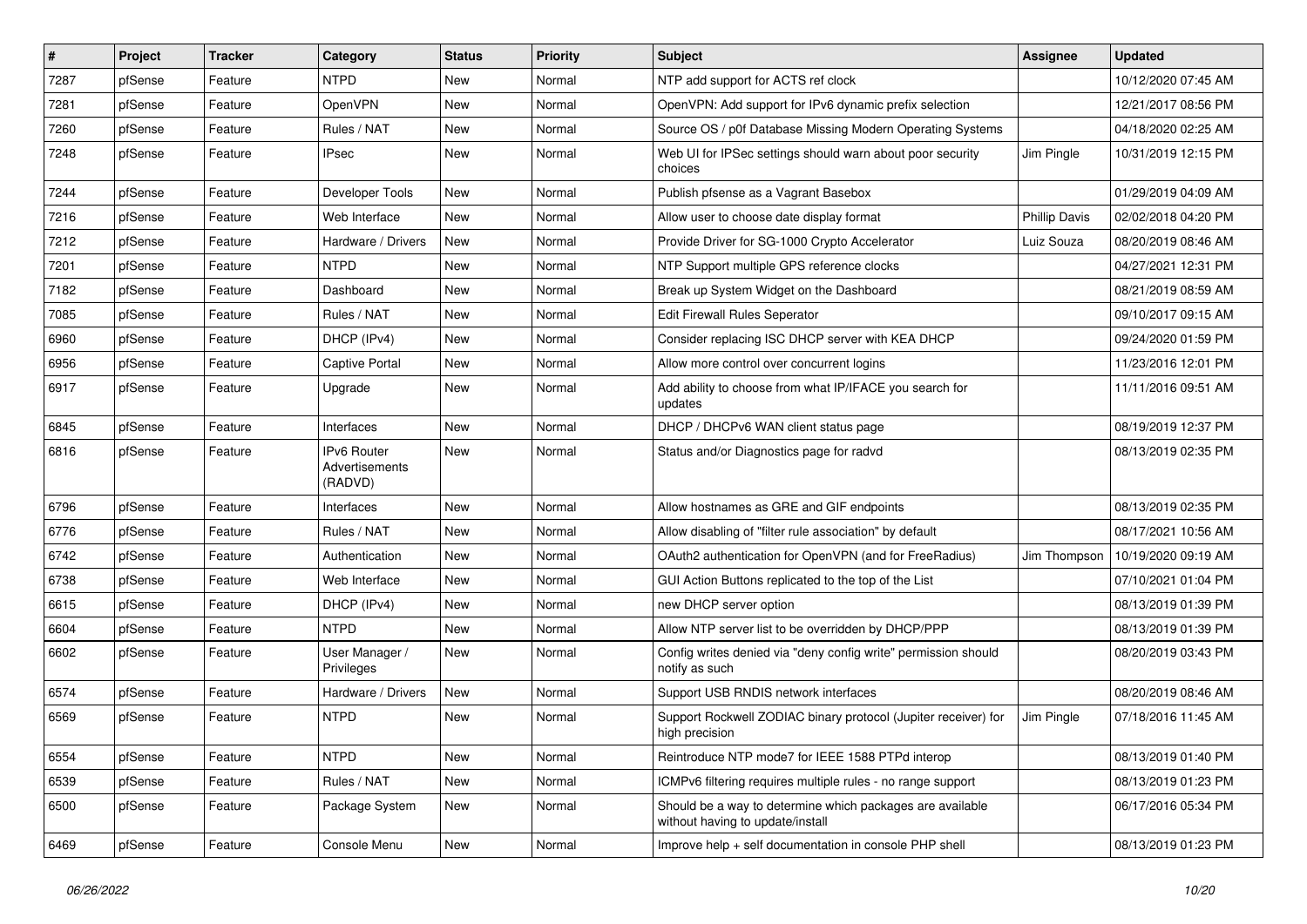| $\vert$ # | Project | <b>Tracker</b> | Category                        | <b>Status</b> | <b>Priority</b> | <b>Subject</b>                                                                               | <b>Assignee</b>     | <b>Updated</b>      |
|-----------|---------|----------------|---------------------------------|---------------|-----------------|----------------------------------------------------------------------------------------------|---------------------|---------------------|
| 6457      | pfSense | Feature        | Installer                       | <b>New</b>    | Normal          | Allow ability to configure AWS EC2 AMI via userdata                                          |                     | 09/21/2020 02:54 PM |
| 6412      | pfSense | Feature        | <b>Operating System</b>         | New           | Normal          | Add includedir directive for /var/etc/xinet.d to xinetd configuration                        |                     | 08/13/2019 01:23 PM |
| 6283      | pfSense | Feature        | DHCP (IPv6)                     | <b>New</b>    | Normal          | Register DHCPv6 leases with DNS resolver                                                     |                     | 08/21/2019 10:48 AM |
| 6228      | pfSense | Feature        | <b>Operating System</b>         | New           | Normal          | Please provide a means for IGMPv3 and MLDv2 support                                          |                     | 05/20/2020 03:21 PM |
| 6215      | pfSense | Feature        | Web Interface                   | <b>New</b>    | Normal          | Create consistent UI for admin access security                                               |                     | 04/20/2016 03:05 PM |
| 6213      | pfSense | Feature        | <b>IPsec</b>                    | New           | Normal          | IPSEC: IPV4/IPV6 dual-interface-stack support for Mobile IKE                                 |                     | 04/20/2016 07:48 AM |
| 6207      | pfSense | Feature        | Rules / NAT                     | New           | Normal          | Please, add "THIS IF broadcast" Macro for use in firewall rules                              |                     | 08/21/2019 11:01 AM |
| 6103      | pfSense | Feature        | <b>DNS Resolver</b>             | <b>New</b>    | Normal          | DNS Resolver Outgoing Interfaces should be able to use<br>Gateway Groups                     |                     | 10/21/2019 08:02 AM |
| 6038      | pfSense | Feature        | Interfaces                      | <b>New</b>    | Normal          | Add ability to configure which interface is chosen for defining<br>hostname IP in /etc/hosts |                     | 07/07/2017 09:56 AM |
| 5950      | pfSense | Feature        | DHCP (IPv6)                     | New           | Normal          | DHCPv6 Server support for PD of PD-obtained networks                                         |                     | 03/04/2016 03:04 AM |
| 5922      | pfSense | Feature        | <b>SNMP</b>                     | <b>New</b>    | Normal          | SNMP - enable SNMP v3 functionality                                                          | <b>Viktor Gurov</b> | 03/02/2022 02:40 PM |
| 5850      | pfSense | Feature        | User Manager /<br>Privileges    | New           | Normal          | Limit "WebCfg - System: User Manager page" privilege to<br>non-admins and non-admin groups   |                     | 02/19/2017 10:04 AM |
| 5825      | pfSense | Feature        | Authentication                  | New           | Normal          | Allow EAP-RADIUS for authentication servers                                                  |                     | 08/21/2019 10:32 AM |
| 5813      | pfSense | Feature        | <b>Traffic Shaper</b><br>(ALTQ) | <b>New</b>    | Normal          | Replacement of layer7 filter                                                                 |                     | 02/18/2017 05:08 PM |
| 5619      | pfSense | Feature        | <b>Operating System</b>         | <b>New</b>    | Normal          | Curl with ARES support                                                                       |                     | 08/13/2019 02:56 PM |
| 5616      | pfSense | Feature        | Wireless                        | New           | Normal          | <b>Incorrect Wireless Channel</b>                                                            | Jim Thompson        | 10/09/2016 03:33 PM |
| 5556      | pfSense | Feature        | Diagnostics                     | <b>New</b>    | Normal          | No error when downloading non-existing file on<br>Diagnostics/Execute                        |                     | 08/20/2019 03:43 PM |
| 5525      | pfSense | Feature        | OpenVPN                         | New           | Normal          | Add static routes for OpenVPN client remote peer addresses<br>when using non-default WANs    |                     | 11/25/2015 08:44 AM |
| 5510      | pfSense | Feature        | Package System                  | New           | Normal          | Need a simple way to enable/disable package-installed services                               |                     | 04/21/2022 12:39 PM |
| 5474      | pfSense | Feature        | Interfaces                      | New           | Normal          | Add 802.1x configuration to wired interfaces.                                                |                     | 03/16/2016 04:32 PM |
| 5360      | pfSense | Feature        | UPnP/NAT-PMP                    | New           | Normal          | Add possibility to configure independent "UPnP & NAT-PMP"<br>instances                       |                     | 10/31/2015 04:25 AM |
| 5331      | pfSense | Feature        | <b>IPsec</b>                    | <b>New</b>    | Normal          | IPSec table for tuning strongswan.conf                                                       |                     | 05/05/2021 12:10 AM |
| 5080      | pfSense | Feature        | DHCP (IPv4)                     | New           | Normal          | Settings tab under Services>DHCP Server                                                      |                     | 08/13/2019 12:53 PM |
| 5074      | pfSense | Feature        | Upgrade                         | New           | Normal          | Standard release notes URLs to facilitate GUI viewing before<br>upgrade                      |                     | 04/21/2022 12:39 PM |
| 4997      | pfSense | Feature        | Rules / NAT                     | New           | Normal          | Add setting option to choose default log action for new firewall<br>rules                    |                     | 08/20/2019 03:29 PM |
| 4989      | pfSense | Feature        | <b>IPsec</b>                    | New           | Normal          | Allow all valid strongswan remote gateway options in gui                                     |                     | 08/20/2015 02:57 PM |
| 4899      | pfSense | Feature        | DHCP (IPv4)                     | New           | Normal          | Additional BOOTP/DHCP Options should allow a force option                                    |                     | 01/02/2018 02:24 PM |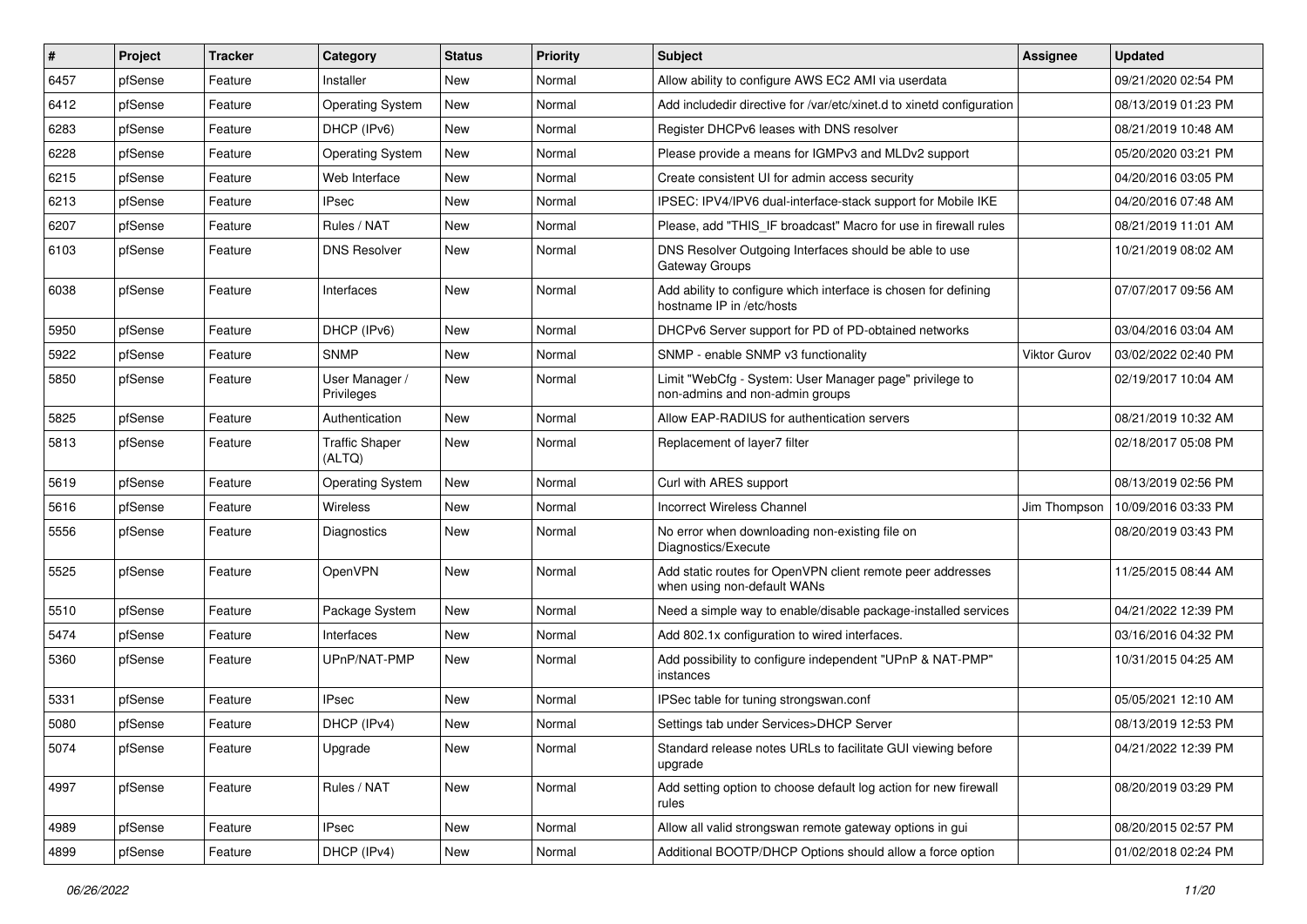| $\vert$ # | Project | <b>Tracker</b> | Category                                        | <b>Status</b> | <b>Priority</b> | Subject                                                                              | <b>Assignee</b> | <b>Updated</b>      |
|-----------|---------|----------------|-------------------------------------------------|---------------|-----------------|--------------------------------------------------------------------------------------|-----------------|---------------------|
| 4798      | pfSense | Feature        | <b>DNS Resolver</b>                             | New           | Normal          | Make host and domain overrides available to both DNS<br>Resolver and DNS Forwarder   |                 | 06/29/2015 02:14 AM |
| 4796      | pfSense | Feature        | Routing                                         | New           | Normal          | Support Multiple FIBs in pfSense                                                     | Luiz Souza      | 09/22/2017 12:12 AM |
| 4776      | pfSense | Feature        | Wireless                                        | New           | Normal          | Add 802.1x dynamic vlan support                                                      |                 | 10/02/2020 07:42 AM |
| 4707      | pfSense | Feature        | Rules / NAT                                     | New           | Normal          | Can't override block port 0 rules in filter.inc                                      |                 | 08/13/2019 12:53 PM |
| 4688      | pfSense | Feature        | <b>IPsec</b>                                    | New           | Normal          | Missing TFC Traffic Flow Confidentiality support                                     |                 | 11/15/2021 12:27 PM |
| 4681      | pfSense | Feature        | Backup / Restore                                | New           | Normal          | AutoConfigBackup make a way to easily download a saved<br>backup                     |                 | 08/16/2019 12:46 PM |
| 4646      | pfSense | Feature        | Dashboard                                       | <b>New</b>    | Normal          | Recover valuable vertical screen real estate in dashboard                            |                 | 04/20/2015 07:46 PM |
| 4632      | pfSense | Feature        | <b>Operating System</b>                         | <b>New</b>    | Normal          | Support for Multipath TCP (MPTCP)                                                    | Jim Thompson    | 03/01/2022 05:39 AM |
| 4628      | pfSense | Feature        | Web Interface                                   | New           | Normal          | Add GUI to manage loader tunables (e.g. loader.conf.local)                           |                 | 09/16/2015 04:28 PM |
| 4591      | pfSense | Feature        | <b>IPsec</b>                                    | <b>New</b>    | Normal          | IPSec Failover Support for IP Addresses instead of Dynamic<br>DNS / Failover Group   |                 | 09/04/2020 12:17 AM |
| 4501      | pfSense | Feature        | <b>Notifications</b>                            | New           | Normal          | Allow email report to send multiple destination                                      |                 | 02/06/2016 04:07 AM |
| 4499      | pfSense | Feature        | LAGG Interfaces                                 | New           | Normal          | pfSense LAGG interfaces; unable to set speed and duplex for<br>member interfaces.    |                 | 08/21/2019 11:16 AM |
| 4472      | pfSense | Feature        | Build / Release                                 | <b>New</b>    | Normal          | Cryptographically sign every (sub-)release                                           |                 | 08/13/2019 12:53 PM |
| 4470      | pfSense | Feature        | <b>IPv6 Router</b><br>Advertisements<br>(RADVD) | <b>New</b>    | Normal          | RA page in GUI                                                                       |                 | 08/20/2019 12:20 PM |
| 4456      | pfSense | Feature        | Diagnostics                                     | <b>New</b>    | Normal          | Packet capture additional filtering options                                          |                 | 08/20/2019 03:30 PM |
| 4405      | pfSense | Feature        | <b>Traffic Shaper</b><br>(ALTQ)                 | In Progress   | Normal          | Traffic shaping doesn't work when applied to a bridge interface                      | Luiz Souza      | 02/09/2021 12:05 PM |
| 4292      | pfSense | Feature        | <b>RRD Graphs</b>                               | <b>New</b>    | Normal          | Show 95th Percentile for IPv6 Traffic in RRD Graphs                                  |                 | 01/25/2015 02:24 PM |
| 4265      | pfSense | Feature        | UPnP/NAT-PMP                                    | New           | Normal          | UPNP allow use of alias and schedule                                                 |                 | 08/20/2019 02:57 PM |
| 4242      | pfSense | Feature        | Authentication                                  | New           | Normal          | Two Factor or OTP Authentication for Admin Interface                                 |                 | 01/04/2022 12:07 PM |
| 4128      | pfSense | Feature        | <b>Notifications</b>                            | <b>New</b>    | Normal          | Email notification webgui configuration                                              |                 | 11/18/2021 12:48 PM |
| 4098      | pfSense | Feature        | Authentication                                  | <b>New</b>    | Normal          | Add option to force a password change on login                                       |                 | 08/21/2019 10:31 AM |
| 4010      | pfSense | Feature        | OpenVPN                                         | <b>New</b>    | Normal          | OpenVPN always loads engines available on openssl                                    |                 | 07/08/2016 10:29 PM |
| 3899      | pfSense | Feature        | Web Interface                                   | New           | Normal          | Add feature to allow reordering of <package> items in<br/>config.xml</package>       |                 | 09/27/2014 04:40 PM |
| 3895      | pfSense | Feature        | Configuration<br>Backend                        | New           | Normal          | Timeout for "Apply change"                                                           |                 | 01/25/2021 08:07 AM |
| 3882      | pfSense | Feature        | Web Interface                                   | New           | Normal          | Add OUI database to the base system, remove dependency on<br>nmap                    |                 | 03/08/2018 06:44 PM |
| 3862      | pfSense | Feature        | <b>IGMP Proxy</b>                               | New           | Normal          | Allow configuration of IGMP proxy's 'quickleave' parameter from<br>the web interface |                 | 04/05/2016 03:24 AM |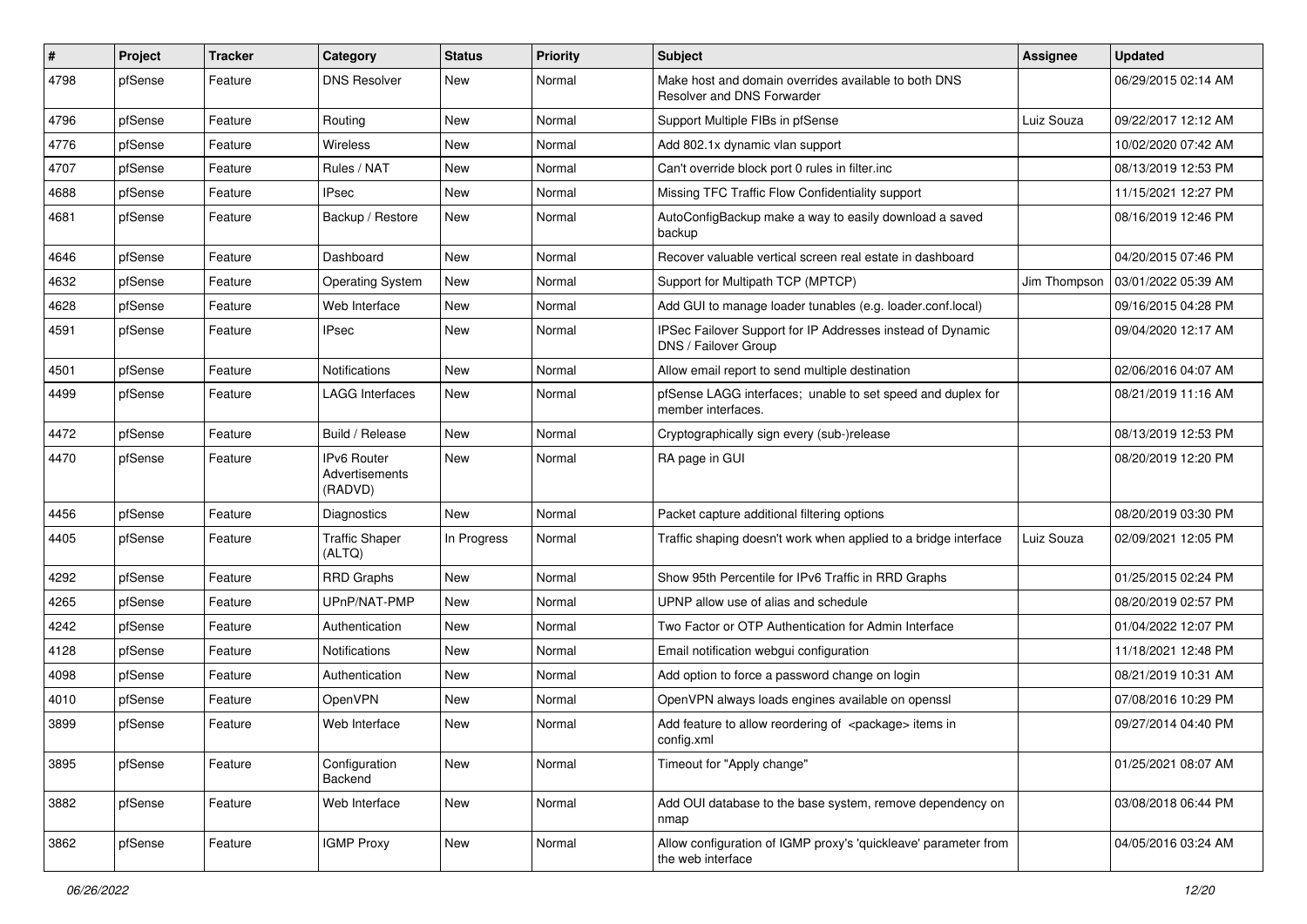| $\vert$ # | Project | <b>Tracker</b> | Category                                        | <b>Status</b>                 | <b>Priority</b> | Subject                                                                                        | Assignee      | <b>Updated</b>      |
|-----------|---------|----------------|-------------------------------------------------|-------------------------------|-----------------|------------------------------------------------------------------------------------------------|---------------|---------------------|
| 3793      | pfSense | Feature        | Rules / NAT                                     | New                           | Normal          | Enable external authentication support for rules                                               |               | 08/05/2014 01:09 PM |
| 3718      | pfSense | Feature        | <b>IPv6 Router</b><br>Advertisements<br>(RADVD) | <b>New</b>                    | Normal          | radvd - enhancement proposal: ability to advertise routes and<br>some fixes - patches attached |               | 03/22/2020 02:59 PM |
| 3697      | pfSense | Feature        | Backup / Restore                                | <b>New</b>                    | Normal          | New backup/restore area: Certificates                                                          |               | 03/11/2017 11:30 AM |
| 3696      | pfSense | Feature        | Backup / Restore                                | New                           | Normal          | Multiple items backup/restore                                                                  |               | 06/06/2014 02:33 PM |
| 3652      | pfSense | Feature        | OpenVPN                                         | <b>New</b>                    | Normal          | OpenVPN - Dynamic IPv6 Tunnel Network                                                          |               | 03/20/2019 09:50 AM |
| 3623      | pfSense | Feature        | Package System                                  | <b>New</b>                    | Normal          | Allow each package to choose if it is restarted on interface<br>events                         |               | 04/26/2014 01:00 PM |
| 3552      | pfSense | Feature        | PPP Interfaces                                  | <b>New</b>                    | Normal          | Allow configuring link keep-alive value in PPP                                                 |               | 05/14/2014 10:26 AM |
| 3534      | pfSense | Feature        | DHCP (IPv4)                                     | New                           | Normal          | DDNS using arbitrary zone primary                                                              |               | 07/08/2014 11:40 AM |
| 3387      | pfSense | Feature        | Aliases / Tables                                | New                           | Normal          | process_alias_urItable Frequency                                                               |               | 08/21/2019 11:01 AM |
| 3377      | pfSense | Feature        | <b>Captive Portal</b>                           | <b>New</b>                    | Normal          | OAuth2 authentication in captive portal                                                        | Jim Thompson  | 10/19/2020 09:13 AM |
| 3288      | pfSense | Feature        | Rules / NAT                                     | New                           | Normal          | Macros for Interface Networks on Outbound NAT rule Source<br>drop-down                         |               | 08/21/2019 11:02 AM |
| 3185      | pfSense | Feature        | DHCP (IPv6)                                     | <b>New</b>                    | Normal          | Accommodate a DHCPv6 failover-like mechanism                                                   |               | 11/24/2017 10:44 AM |
| 3115      | pfSense | Feature        | Multi-WAN                                       | New                           | Normal          | Traffic shaping for multi WAN                                                                  |               | 12/07/2015 02:20 PM |
| 3087      | pfSense | Feature        | Web Interface                                   | New                           | Normal          | Setup Wizard does not include IPv6 options for interfaces                                      |               | 07/10/2013 06:19 PM |
| 3053      | pfSense | Feature        | <b>Captive Portal</b>                           | New                           | Normal          | Automatically add DHCP static addresses to CP passthru-mac                                     |               | 06/21/2013 11:54 AM |
| 2983      | pfSense | Feature        | DHCP (IPv4)                                     | <b>New</b>                    | Normal          | DHCPD: Add vendor-class-identifier and MAC-OIDs                                                |               | 05/29/2020 09:24 PM |
| 2965      | pfSense | Feature        | Rules / NAT                                     | <b>New</b>                    | Normal          | Mac Firewalling                                                                                |               | 04/24/2013 12:02 PM |
| 2963      | pfSense | Feature        | <b>Captive Portal</b>                           | New                           | Normal          | Captive Portal MAC authentication request                                                      |               | 08/22/2017 09:09 PM |
| 2774      | pfSense | Feature        | DHCP (IPv4)                                     | New                           | Normal          | Extend DHCP Pools code to allow using different subnets                                        |               | 08/19/2019 10:27 AM |
| 2771      | pfSense | Feature        | Rules / NAT                                     | <b>New</b>                    | Normal          | Add packet tracing simulator                                                                   |               | 08/13/2019 12:24 PM |
| 2693      | pfSense | Feature        | Console Menu                                    | New                           | Normal          | Allow mapping mapping non-physical interfaces via console                                      | Mathieu Simon | 11/27/2012 03:00 PM |
| 2676      | pfSense | Feature        | Rules / NAT                                     | New                           | Normal          | Reply-to option in firewall rule                                                               |               | 05/05/2017 03:15 PM |
| 2593      | pfSense | Feature        | <b>XMLRPC</b>                                   | New                           | Normal          | sync NTPD, SNMP config between HA members                                                      |               | 01/14/2015 09:04 AM |
| 2573      | pfSense | Feature        | <b>Captive Portal</b>                           | New                           | Normal          | Captive Portal support of RADIUS POD (Packet of Disconnect)                                    |               | 10/17/2016 03:14 AM |
| 2504      | pfSense | Feature        | <b>LAGG Interfaces</b>                          | <b>New</b>                    | Normal          | lagg enhancements                                                                              |               | 01/08/2021 12:17 PM |
| 2479      | pfSense | Feature        | Dashboard                                       | New                           | Normal          | Allow reordering of the traffic graphs on the dashboard                                        |               | 06/08/2012 04:13 PM |
| 2443      | pfSense | Feature        | PPP Interfaces                                  | New                           | Normal          | Automatically start 3G usb interfaces upon plugin                                              |               | 05/20/2012 05:37 PM |
| 2410      | pfSense | Feature        | <b>DNS Forwarder</b>                            | New                           | Normal          | Support name based aliasing via CNAMEs or some other<br>mechanism.                             |               | 12/11/2012 09:56 PM |
| 2386      | pfSense | Feature        | Interfaces                                      | <b>Pull Request</b><br>Review | Normal          | Bridge member that is not an assigned interface                                                | Viktor Gurov  | 12/02/2020 06:01 AM |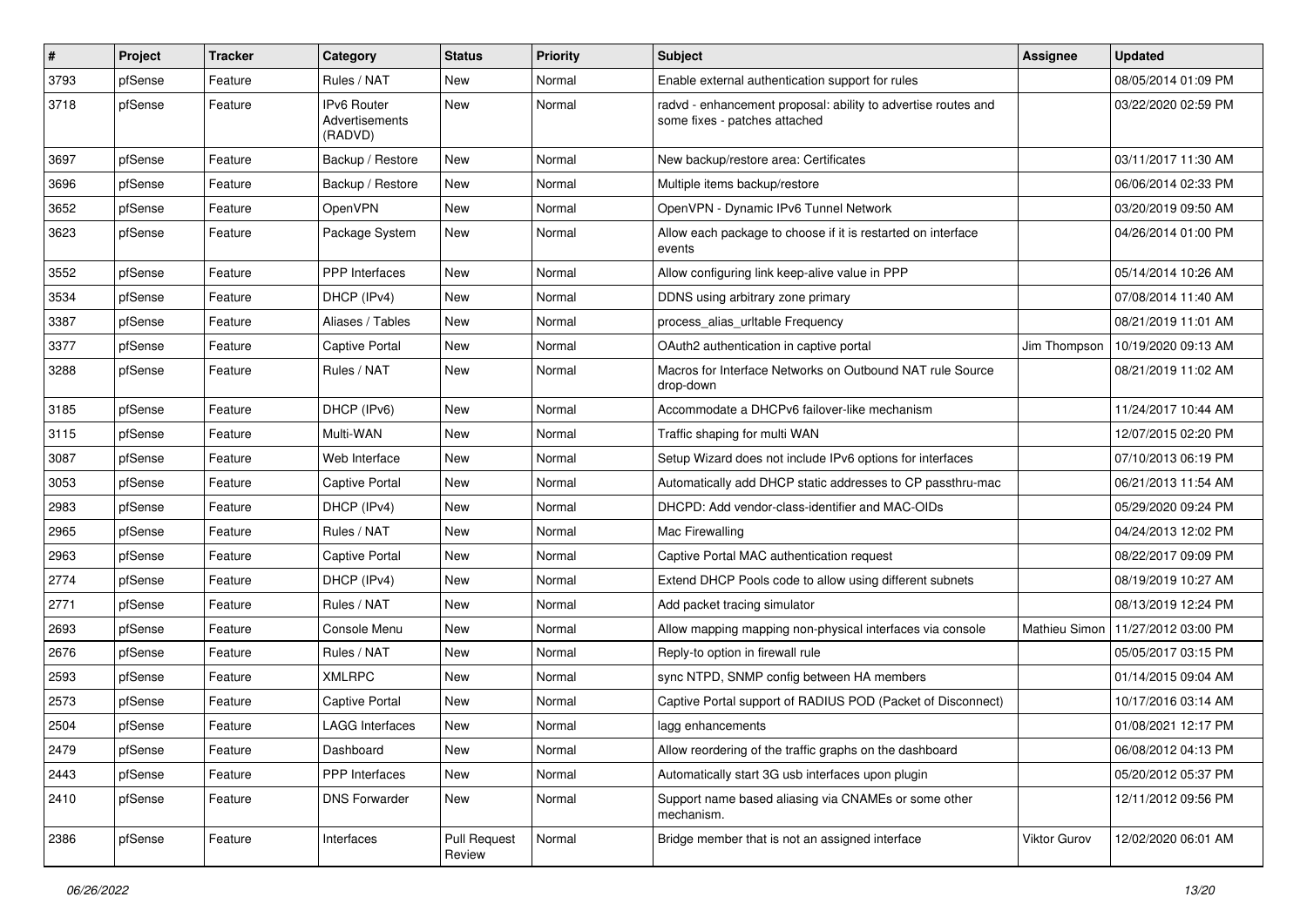| $\vert$ # | Project | <b>Tracker</b> | Category                            | <b>Status</b>                 | <b>Priority</b> | Subject                                                                                                 | Assignee          | <b>Updated</b>      |
|-----------|---------|----------------|-------------------------------------|-------------------------------|-----------------|---------------------------------------------------------------------------------------------------------|-------------------|---------------------|
| 2358      | pfSense | Feature        | Rules / NAT                         | New                           | Normal          | NAT64 Support                                                                                           |                   | 04/16/2022 06:52 PM |
| 2315      | pfSense | Feature        | <b>Traffic Shaper</b><br>(ALTQ)     | <b>New</b>                    | Normal          | Traffic Shaper - Adaptive Bandwidth Management                                                          |                   | 02/06/2016 05:07 AM |
| 2276      | pfSense | Feature        | Certificates                        | <b>New</b>                    | Normal          | Remote CRL fetch support                                                                                |                   | 02/06/2016 04:14 AM |
| 2218      | pfSense | Feature        | CARP                                | New                           | Normal          | Ability to delay CARP master status at boot time                                                        |                   | 03/03/2021 11:57 AM |
| 2117      | pfSense | Feature        | <b>Operating System</b>             | New                           | Normal          | 6RD support for ISPs like Swisscom                                                                      |                   | 08/22/2014 10:40 AM |
| 2049      | pfSense | Feature        | Rules / NAT                         | New                           | Normal          | Show Auto Generated Rules and Use them to turn features<br>on/off when applicable                       |                   | 08/20/2019 03:37 PM |
| 2025      | pfSense | Feature        | <b>Captive Portal</b>               | <b>New</b>                    | Normal          | Captive Portal: Easy accessible Logout page instead of Logout<br>pop-up window                          |                   | 02/06/2016 04:59 AM |
| 2024      | pfSense | Feature        | Package System                      | <b>New</b>                    | Normal          | RRD Graphs for packages                                                                                 |                   | 08/13/2019 12:24 PM |
| 1979      | pfSense | Feature        | Aliases / Tables                    | New                           | Normal          | Add some default read-only system aliases                                                               | Jim Pingle        | 08/21/2019 11:01 AM |
| 1947      | pfSense | Feature        | Rules / NAT                         | New                           | Normal          | Option to kill all states when creating a block rule                                                    |                   | 08/20/2019 01:09 PM |
| 1937      | pfSense | Feature        | Rules / NAT                         | New                           | Normal          | Support for rule groupings                                                                              |                   | 08/20/2019 12:42 PM |
| 1935      | pfSense | Feature        | Rules / NAT                         | New                           | Normal          | Allow rule with max-src-conn-* options to make conditional use<br>of "overload <virusprot>"</virusprot> |                   | 10/07/2011 09:31 AM |
| 1924      | pfSense | Feature        | Captive Portal                      | New                           | Normal          | Ability of CP's allowed IP addresses to use aliases                                                     |                   | 07/26/2018 04:28 AM |
| 1883      | pfSense | Feature        | <b>Traffic Shaper</b><br>(Limiters) | New                           | Normal          | Diag > Limiter Info presentation enhancement                                                            |                   | 08/20/2019 03:46 PM |
| 1833      | pfSense | Feature        | PPTP                                | <b>New</b>                    | Normal          | PPTP type WAN IPv6 support                                                                              |                   | 08/20/2019 10:12 AM |
| 1831      | pfSense | Feature        | Captive Portal                      | New                           | Normal          | Captive portal IPv6 support                                                                             | Reid<br>Linnemann | 05/25/2022 07:57 AM |
| 1826      | pfSense | Feature        | <b>PPPoE Server</b>                 | <b>New</b>                    | Normal          | PPPoE server IPv6 support                                                                               |                   | 03/25/2022 04:25 PM |
| 1683      | pfSense | Feature        | Rules / NAT                         | <b>New</b>                    | Normal          | PF scrub min-ttl option                                                                                 |                   | 09/23/2020 01:52 AM |
| 1656      | pfSense | Feature        | Diagnostics                         | New                           | Normal          | Teach pfctl to kill states by port number                                                               |                   | 08/21/2019 09:55 AM |
| 1574      | pfSense | Feature        | User Manager /<br>Privileges        | New                           | Normal          | Password quality enforcment.                                                                            |                   | 02/06/2016 04:15 AM |
| 1506      | pfSense | Feature        | Notifications                       | <b>New</b>                    | Normal          | Notifications should spool                                                                              |                   | 05/05/2011 12:58 PM |
| 1434      | pfSense | Feature        | OpenVPN                             | <b>New</b>                    | Normal          | Radius Accounting in OpenVPN                                                                            |                   | 05/04/2013 03:06 PM |
| 1388      | pfSense | Feature        | Multi-WAN                           | New                           | Normal          | 3G outbound failover connection with auto dial-up and hang-up                                           |                   | 08/21/2019 11:27 AM |
| 1367      | pfSense | Feature        | Backup / Restore                    | New                           | Normal          | Input validation on partial config restores                                                             |                   | 03/21/2011 01:16 AM |
| 1337      | pfSense | Feature        | Interfaces                          | Assigned                      | Normal          | VLANs with different MAC address than parent interface                                                  |                   | 04/21/2022 12:39 PM |
| 1307      | pfSense | Feature        | Web Interface                       | New                           | Normal          | Request: Option To Resolve Addresses in State Table Summary                                             |                   | 02/06/2016 04:58 AM |
| 1268      | pfSense | Feature        | Certificates                        | New                           | Normal          | Allow mass renewing of certs                                                                            |                   | 11/01/2019 03:17 PM |
| 1257      | pfSense | Feature        | Certificates                        | <b>Pull Request</b><br>Review | Normal          | Handle encypted CA/Certificate private keys                                                             |                   | 10/12/2020 07:12 AM |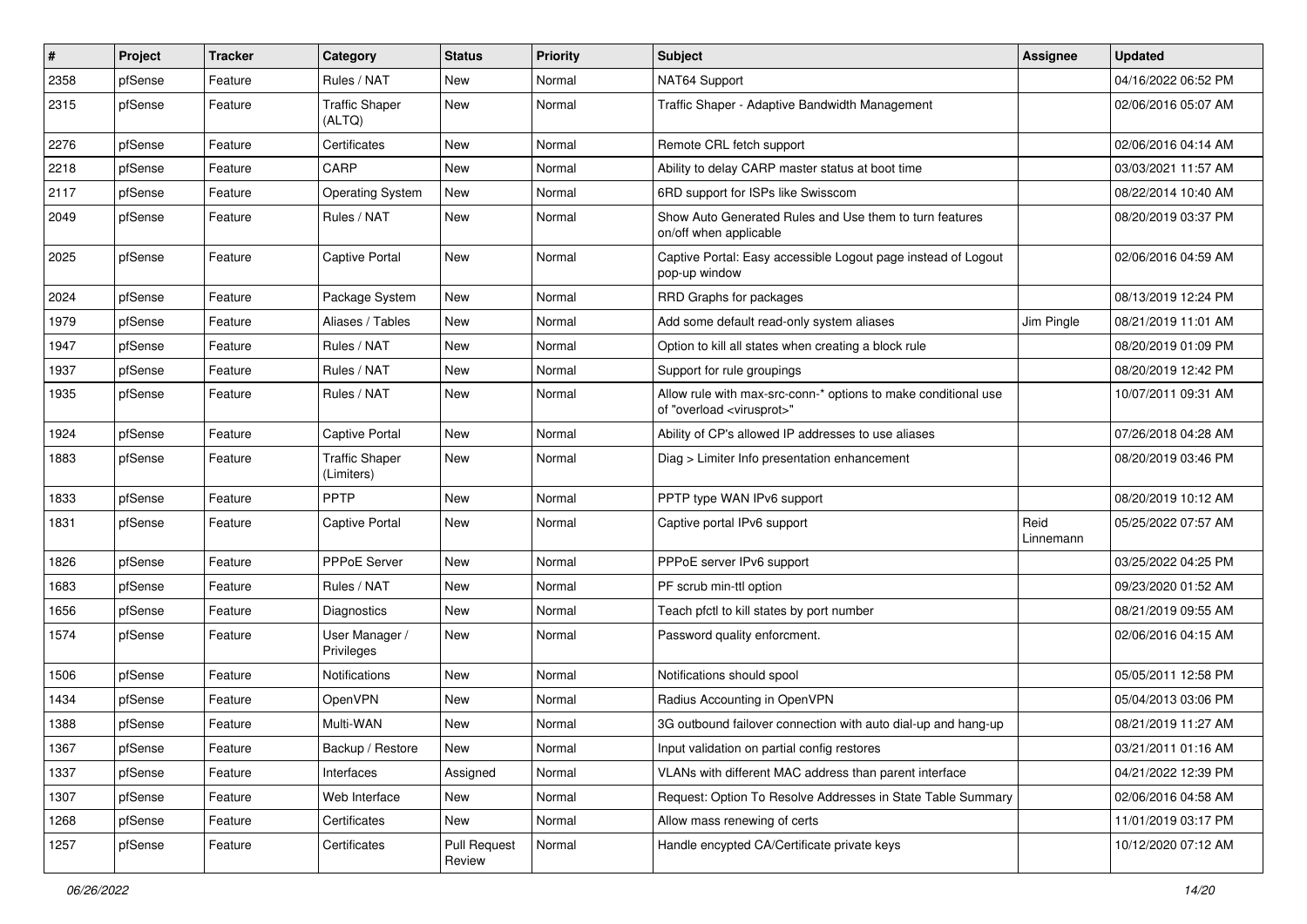| #     | Project | <b>Tracker</b> | Category                     | <b>Status</b>                 | <b>Priority</b> | Subject                                                                                                                                        | <b>Assignee</b>     | <b>Updated</b>      |
|-------|---------|----------------|------------------------------|-------------------------------|-----------------|------------------------------------------------------------------------------------------------------------------------------------------------|---------------------|---------------------|
| 1136  | pfSense | Feature        | Rules / NAT                  | New                           | Normal          | Add logic to automatically avoid route-to for static route networks                                                                            |                     | 10/09/2018 05:11 AM |
| 986   | pfSense | Feature        | Web Interface                | New                           | Normal          | Dynamic states view                                                                                                                            |                     | 02/06/2016 04:58 AM |
| 946   | pfSense | Feature        | <b>IPsec</b>                 | New                           | Normal          | Allow aliases to be used to define IPsec phase 2 networks                                                                                      |                     | 04/21/2022 12:39 PM |
| 855   | pfSense | Feature        | Multi-WAN                    | <b>New</b>                    | Normal          | Ability to selectively kill states on gateways recovery                                                                                        |                     | 03/11/2022 08:30 AM |
| 790   | pfSense | Feature        | <b>Operating System</b>      | New                           | Normal          | Advanced options for dnsclient (resolv.conf)                                                                                                   |                     | 04/21/2022 12:39 PM |
| 753   | pfSense | Feature        | OpenVPN                      | New                           | Normal          | Add OpenVPN foreign option support                                                                                                             |                     | 09/02/2019 10:38 AM |
| 746   | pfSense | Feature        | Rules / NAT                  | New                           | Normal          | Add interface group to source/dest drop downs                                                                                                  |                     | 07/19/2010 05:10 PM |
| 701   | pfSense | Feature        | Rules / NAT                  | <b>New</b>                    | Normal          | Interface groups with NAT                                                                                                                      |                     | 05/11/2018 10:12 PM |
| 521   | pfSense | Feature        | User Manager /<br>Privileges | New                           | Normal          | Group manager Assigned Permissions                                                                                                             |                     | 04/18/2010 02:59 PM |
| 385   | pfSense | Feature        | <b>Captive Portal</b>        | New                           | Normal          | Reverse captive portal                                                                                                                         |                     | 08/13/2019 12:23 PM |
| 371   | pfSense | Feature        | Rules / NAT                  | <b>New</b>                    | Normal          | Allow moving of bogon and RFC 1918 rules                                                                                                       |                     | 02/06/2016 04:53 AM |
| 336   | pfSense | Feature        | <b>LAGG Interfaces</b>       | <b>New</b>                    | Normal          | Option to create lagg under assign interfaces                                                                                                  |                     | 08/21/2019 11:16 AM |
| 286   | pfSense | Feature        | Backup / Restore             | New                           | Normal          | Backup/restore users individually                                                                                                              |                     | 01/09/2021 03:48 PM |
| 228   | pfSense | Feature        | Multi-WAN                    | New                           | Normal          | Multi-WAN support with same gateway on multiple WANs                                                                                           |                     | 04/11/2015 01:10 AM |
| 96    | pfSense | Feature        | Rules / NAT                  | <b>New</b>                    | Normal          | Add "All local networks" to source and destination drop down<br>boxen in firewall rules                                                        |                     | 02/06/2016 04:53 AM |
| 13290 | pfSense | Regression     | <b>Captive Portal</b>        | Feedback                      | Normal          | My PfSense version 2.7 is returning the error "dummynet bad<br>switch 21" every time I activate my Captive Portals (7).                        |                     | 06/20/2022 06:01 PM |
| 13248 | pfSense | Regression     | DHCP (IPv6)                  | <b>New</b>                    | Normal          | IPv6 Router Advertisements runs when config.xml does not<br>contain an entry for the interface                                                 |                     | 06/05/2022 07:44 PM |
| 12821 | pfSense | Regression     | Hardware / Drivers           | Confirmed                     | Normal          | Intel e1000 driver (em & igb) cannot pass VLAN0 tagged<br>packets                                                                              |                     | 06/05/2022 08:23 AM |
| 12581 | pfSense | Regression     | DHCP (IPv6)                  | <b>New</b>                    | Normal          | CARP IPv6 assigned address does not get advertised to<br>endpoints with RADV                                                                   |                     | 12/16/2021 02:34 PM |
| 12549 | pfSense | Regression     | <b>IPsec</b>                 | New                           | Normal          | Per-user Mobile IPsec settings are not applied to connecting<br>mobile clients                                                                 | Jim Pingle          | 04/26/2022 07:50 AM |
| 12382 | pfSense | Regression     | OpenVPN                      | New                           | Normal          | Certificate Depth checking creates OpenVPN micro-outages<br>every time a user authenticates after 2.5.2 upgrade                                |                     | 01/17/2022 04:17 AM |
| 12215 | pfSense | Regression     | OpenVPN                      | Feedback                      | Normal          | OpenVPN does not resync when running on a gateway group                                                                                        |                     | 12/22/2021 05:49 AM |
| 11870 | pfSense | Regression     | Interfaces                   | New                           | Normal          | Setting MTU on VLAN does not set MTU on parent interface in<br>2.5.1                                                                           |                     | 05/02/2021 05:48 AM |
| 11570 | pfSense | Regression     | Gateways                     | <b>Pull Request</b><br>Review | Normal          | Gateway monitoring services is not always restarted on interface<br>events, which may prevent a WAN from recovering back to an<br>online state | <b>Viktor Gurov</b> | 06/22/2022 09:04 PM |
| 11545 | pfSense | Regression     | Interfaces                   | Feedback                      | Normal          | Primary interface address is not always used when VIPs are<br>present                                                                          | Reid<br>Linnemann   | 06/24/2022 10:25 AM |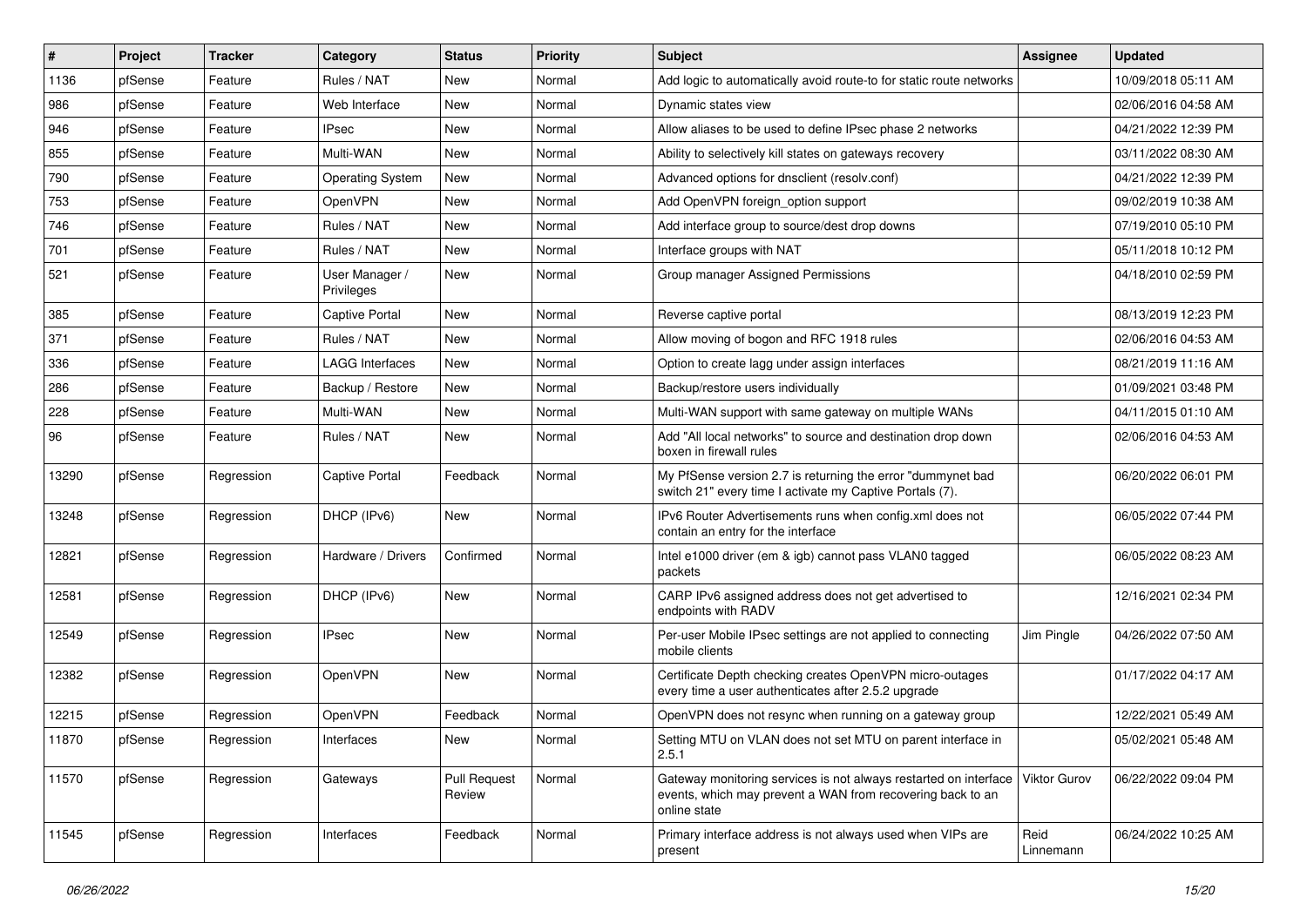| #     | Project | <b>Tracker</b> | Category                 | <b>Status</b>                 | <b>Priority</b> | Subject                                                                                                        | Assignee                       | <b>Updated</b>      |
|-------|---------|----------------|--------------------------|-------------------------------|-----------------|----------------------------------------------------------------------------------------------------------------|--------------------------------|---------------------|
| 13301 | pfSense | <b>Bug</b>     | IPsec                    | <b>Pull Request</b><br>Review | Normal          | Bug #13239 = $(?)$ = #12645 appease not fixed - ipv6 based<br>ipsec vpn tunnel bug found with fqdn remote host |                                | 06/25/2022 05:41 AM |
| 13298 | pfSense | <b>Bug</b>     | Dynamic DNS              | <b>Pull Request</b><br>Review | Normal          | Dynv6 does not check response code when updating                                                               | <b>Tiago Beling</b><br>d'Avila | 06/24/2022 07:47 AM |
| 13295 | pfSense | Bug            | Gateway Monitoring       | <b>Pull Request</b><br>Review | Normal          | Incorrect function parameters for "get_dpinger_status()" call in<br>`qwlb.inc``                                |                                | 06/24/2022 07:25 AM |
| 13288 | pfSense | Bug            | Configuration<br>Backend | <b>New</b>                    | Normal          | Encode FreeRADIUS Custom Options                                                                               |                                | 06/20/2022 10:36 AM |
| 13280 | pfSense | Bug            | Unknown                  | New                           | Normal          | Entries duplicated in /boot/loader.conf                                                                        |                                | 06/19/2022 11:11 AM |
| 13279 | pfSense | <b>Bug</b>     | Interfaces               | New                           | Normal          | DHCP config override affects Gateway installation.                                                             |                                | 06/17/2022 07:25 AM |
| 13277 | pfSense | Bug            | <b>IGMP Proxy</b>        | New                           | Normal          | IGMP Proxy webConfigurator Page Always Produces Error                                                          |                                | 06/16/2022 07:50 PM |
| 13276 | pfSense | Bug            | <b>IGMP Proxy</b>        | New                           | Normal          | IGMP Proxy Error Message for Logging Links to System Log<br>Instead of Routing Log                             |                                | 06/16/2022 07:48 PM |
| 13273 | pfSense | Bug            | DHCP (IPv4)              | New                           | Normal          | dhclient can use conflicting recorded leases                                                                   |                                | 06/14/2022 11:07 AM |
| 13267 | pfSense | <b>Bug</b>     | OpenVPN                  | <b>New</b>                    | Normal          | dpinger continues to run on OpenVPN gateway after OpenVPN<br>service is stopped.                               |                                | 06/12/2022 02:49 PM |
| 13254 | pfSense | Bug            | <b>DNS Resolver</b>      | New                           | Normal          | DNS resolver does not update "unbound.conf" file during link<br>down events                                    |                                | 06/08/2022 07:55 AM |
| 13253 | pfSense | <b>Bug</b>     | DHCP (IPv6)              | New                           | Normal          | 'dhcp6c'' is not restarted when applying settings when multiple<br>WANs are configured for DHCP6               |                                | 06/06/2022 02:58 PM |
| 13252 | pfSense | Bug            | Upgrade                  | New                           | Normal          | reduce frequency of php-fpm socket connection attempts from<br>check reload status                             |                                | 06/12/2022 11:11 AM |
| 13249 | pfSense | Bug            | Console Menu             | New                           | Normal          | Running playback comands multiple times results in PHP error                                                   |                                | 06/06/2022 07:02 AM |
| 13243 | pfSense | Bug            | OpenVPN                  | <b>Pull Request</b><br>Review | Normal          | OpenVPN status for multi-user VPN shows info icon to display<br>RADIUS rules when there are none to display    | <b>Marcos</b><br>Mendoza       | 06/19/2022 05:53 PM |
| 13240 | pfSense | <b>Bug</b>     | Rules / NAT              | New                           | Normal          | Dynamic NPt entry UI has a couple quirks                                                                       |                                | 06/02/2022 09:32 PM |
| 13237 | pfSense | Bug            | DHCP (IPv6)              | New                           | Normal          | dhcp6c script cannot be executed safely                                                                        |                                | 06/01/2022 11:20 AM |
| 13228 | pfSense | Bug            | Interfaces               | <b>New</b>                    | Normal          | Recovering interface gateway may not be added back into<br>gateway groups and rules when expected              | Jim Pingle                     | 05/28/2022 01:14 PM |
| 13226 | pfSense | <b>Bug</b>     | <b>Captive Portal</b>    | Confirmed                     | Normal          | Captive Portal doesn't disconnect established OpenVPN link                                                     | Reid<br>Linnemann              | 05/30/2022 10:38 AM |
| 13225 | pfSense | <b>Bug</b>     | Interfaces               | New                           | Normal          | Bridges with QinQ interfaces not properly set up at boot                                                       | Viktor Gurov                   | 05/27/2022 08:19 AM |
| 13224 | pfSense | <b>Bug</b>     | Notifications            | New                           | Normal          | Email notification flood when UPS (NUT) and WAN send<br>notifications                                          |                                | 05/27/2022 01:58 AM |
| 13222 | pfSense | <b>Bug</b>     | UPnP/NAT-PMP             | New                           | Normal          | CARP IP does not listen for NAT-PMP packets                                                                    |                                | 05/26/2022 02:28 PM |
| 13218 | pfSense | Bug            | Interfaces               | <b>Pull Request</b><br>Review | Normal          | GIF-based interface MTU is assigned to parent interface on boot<br>when parent interface is a LAGG             | <b>Viktor Gurov</b>            | 05/27/2022 05:25 AM |
| 13217 | pfSense | Bug            | DHCP (IPv4)              | New                           | Normal          | dhclient using default pid file location which does not exist                                                  | Viktor Gurov                   | 05/26/2022 08:09 AM |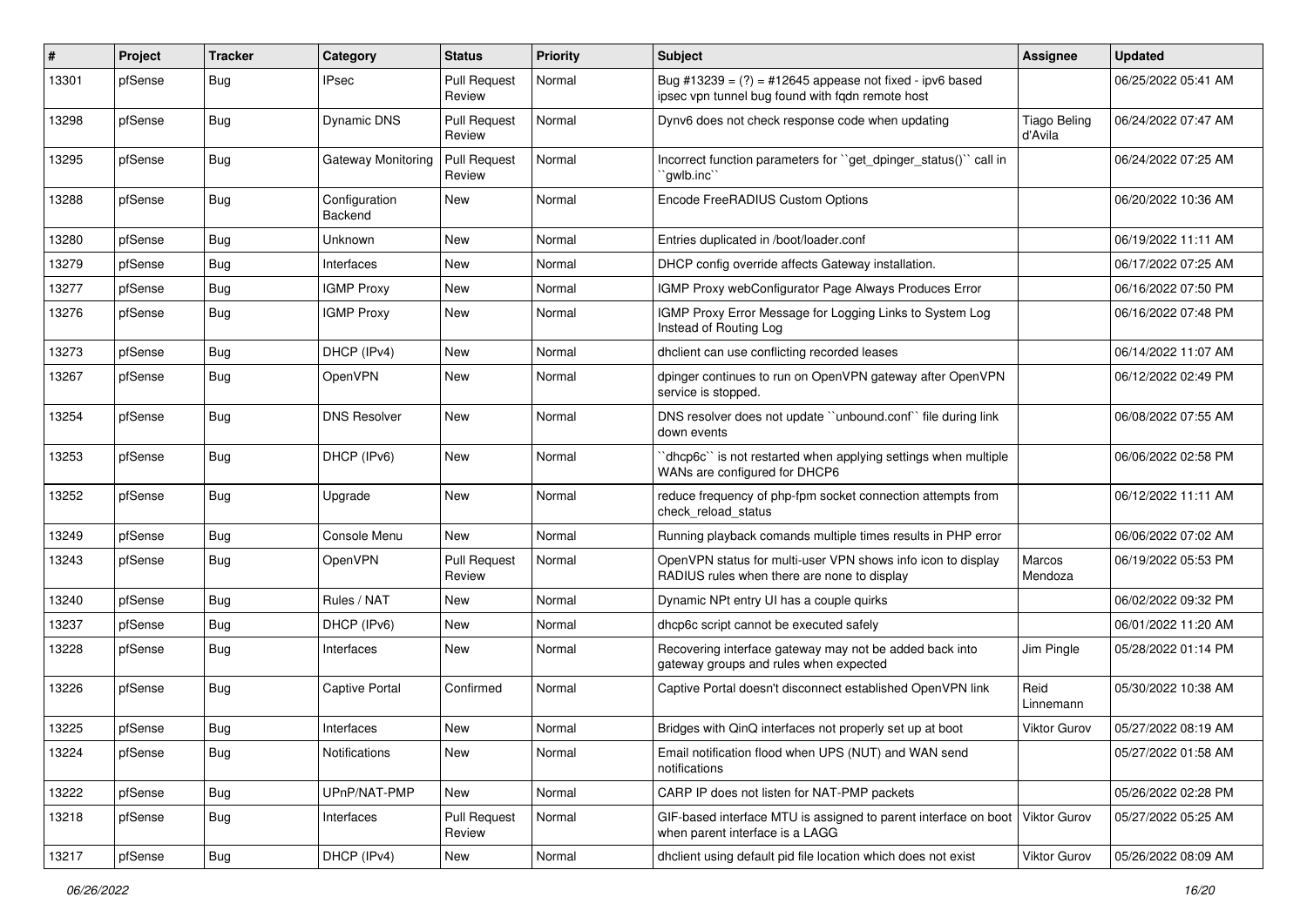| $\#$  | Project | <b>Tracker</b> | Category                                 | <b>Status</b> | <b>Priority</b> | <b>Subject</b>                                                                                           | Assignee          | <b>Updated</b>      |
|-------|---------|----------------|------------------------------------------|---------------|-----------------|----------------------------------------------------------------------------------------------------------|-------------------|---------------------|
| 13215 | pfSense | <b>Bug</b>     | <b>Captive Portal</b>                    | Assigned      | Normal          | Allowed MAC/IP/Hostname traffic counts for authorized users                                              | Reid<br>Linnemann | 05/31/2022 05:31 PM |
| 13167 | pfSense | Bug            | Dynamic DNS                              | New           | Normal          | phpDynDNS: DigitalOcean ddns update fails (bad request,<br>invalid character '-' in request_id)          |                   | 06/16/2022 09:30 PM |
| 13158 | pfSense | Bug            | Web Interface                            | <b>New</b>    | Normal          | Input validation error when applying limiter changes                                                     |                   | 05/14/2022 05:32 PM |
| 13102 | pfSense | Bug            | <b>IPsec</b>                             | <b>New</b>    | Normal          | Deleting an IPSec tunnel doesn't destroy the SA (SADs/SPDs),<br>causes crash in status_ipsec.php         | Viktor Gurov      | 05/20/2022 01:07 PM |
| 13093 | pfSense | <b>Bug</b>     | Authentication                           | In Progress   | Normal          | LDAP authentication fails with extended query and RFC2307<br>group lookups enabled                       | Chris Linstruth   | 05/31/2022 07:20 AM |
| 13090 | pfSense | <b>Bug</b>     | OpenVPN                                  | New           | Normal          | OpenVPN: do not use legacy deprecated netbios settings                                                   | Jim Pingle        | 04/22/2022 11:19 AM |
| 13089 | pfSense | <b>Bug</b>     | OpenVPN                                  | New           | Normal          | OpenVPN: fix some netbios options were preserved even if teh<br>Netbios option was unchecked             | Jim Pingle        | 04/22/2022 11:06 AM |
| 13088 | pfSense | <b>Bug</b>     | OpenVPN                                  | <b>New</b>    | Normal          | OpenVPN Client Overrides: properly hide/show form fields                                                 | Jim Pingle        | 06/08/2022 09:15 AM |
| 13087 | pfSense | Bug            | OpenVPN                                  | New           | Normal          | OpenVPN Server: hide WINS servers list when netbios option is<br>unchecked while WINS servers is checked |                   | 04/22/2022 10:29 AM |
| 13076 | pfSense | <b>Bug</b>     | <b>Gateway Monitoring</b>                | New           | Normal          | Marking a gateway as down does not affect IPsec entries using<br>gateway groups                          |                   | 06/03/2022 10:32 AM |
| 13068 | pfSense | <b>Bug</b>     | Aliases / Tables                         | <b>New</b>    | Normal          | Error loading rules when URL Table IPs content is empty                                                  |                   | 04/17/2022 09:07 PM |
| 13067 | pfSense | <b>Bug</b>     | <b>FilterDNS</b>                         | <b>New</b>    | Normal          | filterdns resolve interval is twice the intended value                                                   |                   | 04/17/2022 07:45 PM |
| 13051 | pfSense | <b>Bug</b>     | <b>Traffic Shaper</b><br>(ALTQ)          | New           | Normal          | Firewall traffic shaper by interface selection unknow                                                    |                   | 04/12/2022 07:03 AM |
| 13046 | pfSense | <b>Bug</b>     | Rules / NAT                              | New           | Normal          | Floating rule applied to IPv6 interface with a SLAAC DHCPv6<br>gateway reports error on boot             |                   | 04/11/2022 09:50 AM |
| 13014 | pfSense | Bug            | <b>IPsec</b>                             | <b>New</b>    | Normal          | Charon.vici can get in a bad state                                                                       | Mateusz Guzik     | 05/24/2022 05:05 PM |
| 13003 | pfSense | <b>Bug</b>     | Hardware / Drivers                       | New           | Normal          | Malicious Driver Detection event on ixl driver                                                           |                   | 06/25/2022 05:00 PM |
| 12960 | pfSense | <b>Bug</b>     | Installer                                | New           | Normal          | VGA installer image defaults to serial console, serial console is<br>default in GUI settings             |                   | 05/10/2022 03:19 PM |
| 12959 | pfSense | <b>Bug</b>     | DHCP (IPv4)                              | Feedback      | Normal          | dhcplease process wrongly update host file if client-hostname is<br>empty                                |                   | 03/28/2022 10:26 AM |
| 12950 | pfSense | <b>Bug</b>     | Routing                                  | <b>New</b>    | Normal          | OpenVPN as default gateway does not get set at boot time                                                 |                   | 04/09/2022 05:46 PM |
| 12947 | pfSense | <b>Bug</b>     | DHCP (IPv6)                              | <b>New</b>    | Normal          | DHCP6 client does not take any action if the interface IPv6<br>address changes during renewal            |                   | 06/19/2022 09:34 PM |
| 12942 | pfSense | <b>Bug</b>     | Gateways                                 | New           | Normal          | Code to kill states for old gateway when reconnecting an<br>interface is incorrect                       | Jim Pingle        | 03/22/2022 01:25 PM |
| 12938 | pfSense | <b>Bug</b>     | IPv6 Router<br>Advertisements<br>(RADVD) | New           | Normal          | MaxRtrAdvInterval would allow stale DNS servers to be deleted<br>faster                                  |                   | 03/12/2022 09:37 AM |
| 12927 | pfSense | Bug            | OpenVPN                                  | New           | Normal          | OpenVPN with OCSP enabled allows connections with revoked<br>certificates                                |                   | 03/24/2022 08:22 AM |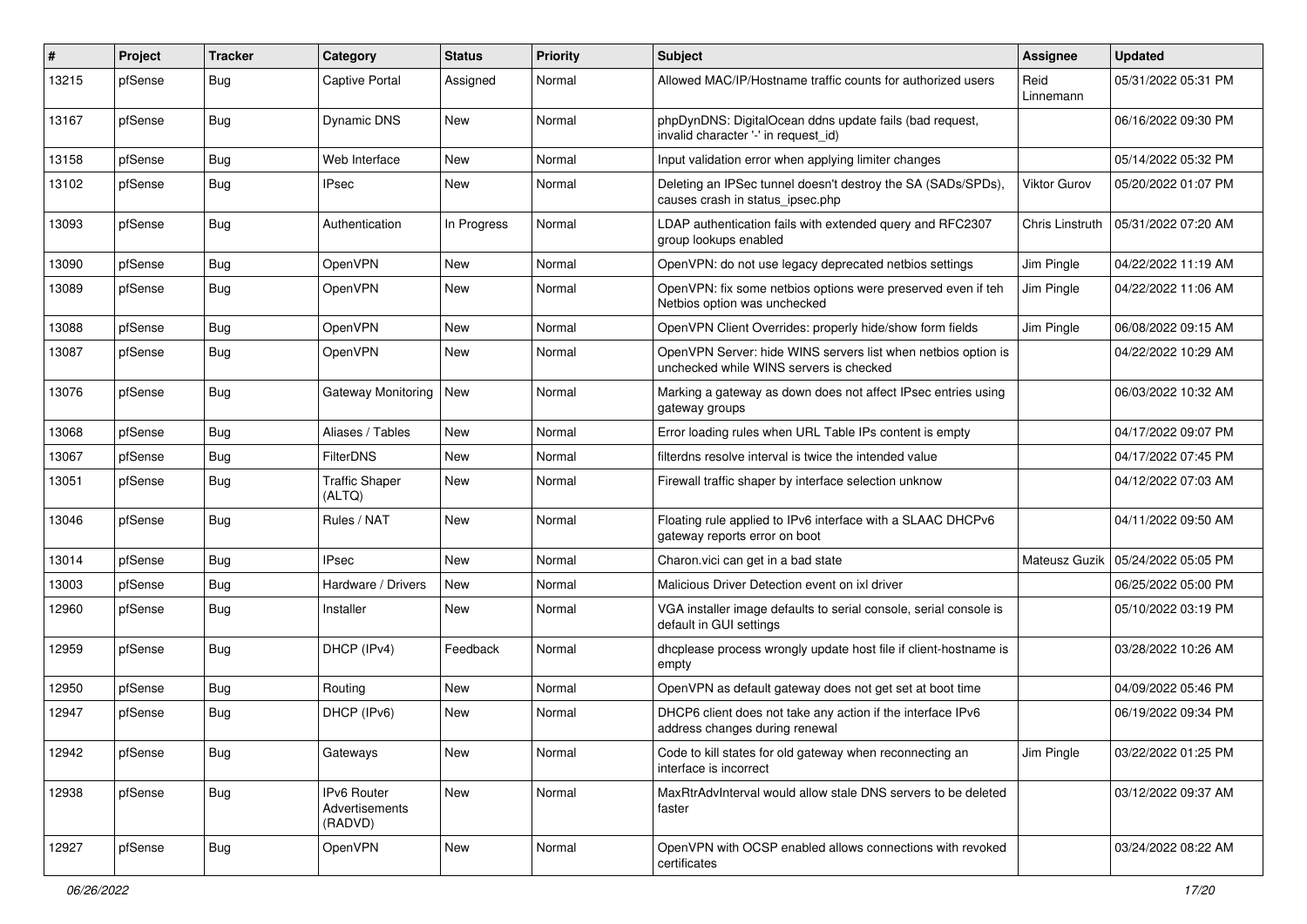| #     | Project | <b>Tracker</b> | Category                            | <b>Status</b>                 | <b>Priority</b> | <b>Subject</b>                                                                                | Assignee            | <b>Updated</b>      |
|-------|---------|----------------|-------------------------------------|-------------------------------|-----------------|-----------------------------------------------------------------------------------------------|---------------------|---------------------|
| 12926 | pfSense | Bug            | Interfaces                          | Feedback                      | Normal          | Changing LAGG type on CARP interfaces makes VIPs go to an<br>"init" State                     |                     | 03/10/2022 10:52 AM |
| 12922 | pfSense | <b>Bug</b>     | DHCP (IPv4)                         | <b>New</b>                    | Normal          | Classless static routes received on DHCP WAN can override<br>chosen default gateway           |                     | 03/28/2022 10:08 AM |
| 12920 | pfSense | <b>Bug</b>     | Gateway Monitoring                  | <b>Pull Request</b><br>Review | Normal          | Gateway behavior differs when the gateway does not exist in<br>config.xml                     | <b>Viktor Gurov</b> | 06/12/2022 01:27 PM |
| 12905 | pfSense | <b>Bug</b>     | Web Interface                       | <b>New</b>                    | Normal          | Add VLAN Re-assignment to Import Interface Mismatch Wizard                                    |                     | 03/07/2022 08:05 AM |
| 12888 | pfSense | Bug            | Rules / NAT                         | <b>New</b>                    | Normal          | pfSense sends un-NATed packets during OpenVPN startup                                         |                     | 03/01/2022 03:13 PM |
| 12878 | pfSense | <b>Bug</b>     | <b>Traffic Shaper</b><br>(ALTQ)     | Incomplete                    | Normal          | Traffic shaping by interface, route queue bandwidth inbound, out<br>by a large factor.        |                     | 06/06/2022 07:03 AM |
| 12877 | pfSense | <b>Bug</b>     | Dynamic DNS                         | Feedback                      | Normal          | Cloudflare DynDNS fails to update more than two addresses                                     |                     | 05/29/2022 06:56 PM |
| 12875 | pfSense | Bug            | Package System                      | <b>New</b>                    | Normal          | Import zabbix-agent6 and zabbix-proxy6 from FreeBSD Ports                                     |                     | 05/28/2022 06:50 PM |
| 12857 | pfSense | <b>Bug</b>     | Gateways                            | New                           | Normal          | Firewall gateway goes away when making changes to Bridge0<br>device                           |                     | 02/27/2022 11:20 AM |
| 12849 | pfSense | <b>Bug</b>     | <b>Operating System</b>             | <b>New</b>                    | Normal          | pfsync kernel crash on reboot                                                                 | Mateusz Guzik       | 02/22/2022 02:02 PM |
| 12829 | pfSense | Bug            | <b>Traffic Shaper</b><br>(Limiters) | Feedback                      | Normal          | Dummynet kernel module fails to load after upgrade.                                           |                     | 03/17/2022 09:26 AM |
| 12828 | pfSense | <b>Bug</b>     | Wireless                            | <b>New</b>                    | Normal          | pfSense keeps crashing (Fatal trap 12: page fault while in kernel<br>mode)                    |                     | 02/21/2022 07:55 AM |
| 12823 | pfSense | <b>Bug</b>     | DHCP (IPv6)                         | <b>New</b>                    | Normal          | Multiple DHCP6 WAN connections PPPoE interface 'defached'<br>status                           |                     | 02/18/2022 05:39 AM |
| 12811 | pfSense | <b>Bug</b>     | Gateway Monitoring                  | <b>New</b>                    | Normal          | Services are not restarted when PPP interfaces connect                                        | Jim Pingle          | 05/31/2022 05:34 PM |
| 12797 | pfSense | <b>Bug</b>     | UPnP/NAT-PMP                        | <b>New</b>                    | Normal          | UPnP+STUN forms invalid outbound NAT rules using the<br>external address discovered from STUN |                     | 02/15/2022 01:01 PM |
| 12796 | pfSense | Bug            | Upgrade                             | Confirmed                     | Normal          | 2.5.2 -> 2.6.0 upgrade segfaults if certain packages are<br>installed.                        |                     | 05/24/2022 07:43 AM |
| 12774 | pfSense | <b>Bug</b>     | Backup / Restore                    | New                           | Normal          | Picture widget image is not saved in backup                                                   |                     | 04/04/2022 04:48 AM |
| 12764 | pfSense | Bug            | Gateways                            | <b>New</b>                    | Normal          | VTI gateway status is pending after assigning the VTI interface                               |                     | 02/07/2022 05:41 AM |
| 12762 | pfSense | <b>Bug</b>     | <b>IPsec</b>                        | New                           | Normal          | IPsec keep alive check ignores Child SA Start Action                                          | <b>Viktor Gurov</b> | 02/07/2022 11:21 AM |
| 12747 | pfSense | <b>Bug</b>     | Logging                             | New                           | Normal          | System log is filled by sshguard                                                              |                     | 05/03/2022 03:08 AM |
| 12740 | pfSense | Bug            | FreeBSD                             | Incomplete                    | Normal          | panic: esp input cb: Unexpected address family                                                |                     | 01/27/2022 01:19 PM |
| 12737 | pfSense | Bug            | Certificates                        | <b>New</b>                    | Normal          | CApath is not defined by default in curl                                                      |                     | 05/17/2022 02:30 PM |
| 12730 | pfSense | <b>Bug</b>     | <b>Captive Portal</b>               | <b>New</b>                    | Normal          | RADIUS accounting does not work if WAN is down                                                |                     | 01/26/2022 05:13 AM |
| 12726 | pfSense | Bug            | Authentication                      | <b>New</b>                    | Normal          | LDAP select container button auto populate                                                    |                     | 01/25/2022 01:48 PM |
| 12720 | pfSense | Bug            | Rules / NAT                         | <b>Pull Request</b><br>Review | Normal          | Hide the "tag" field on non-floating tabs                                                     | Viktor Gurov        | 01/24/2022 03:11 PM |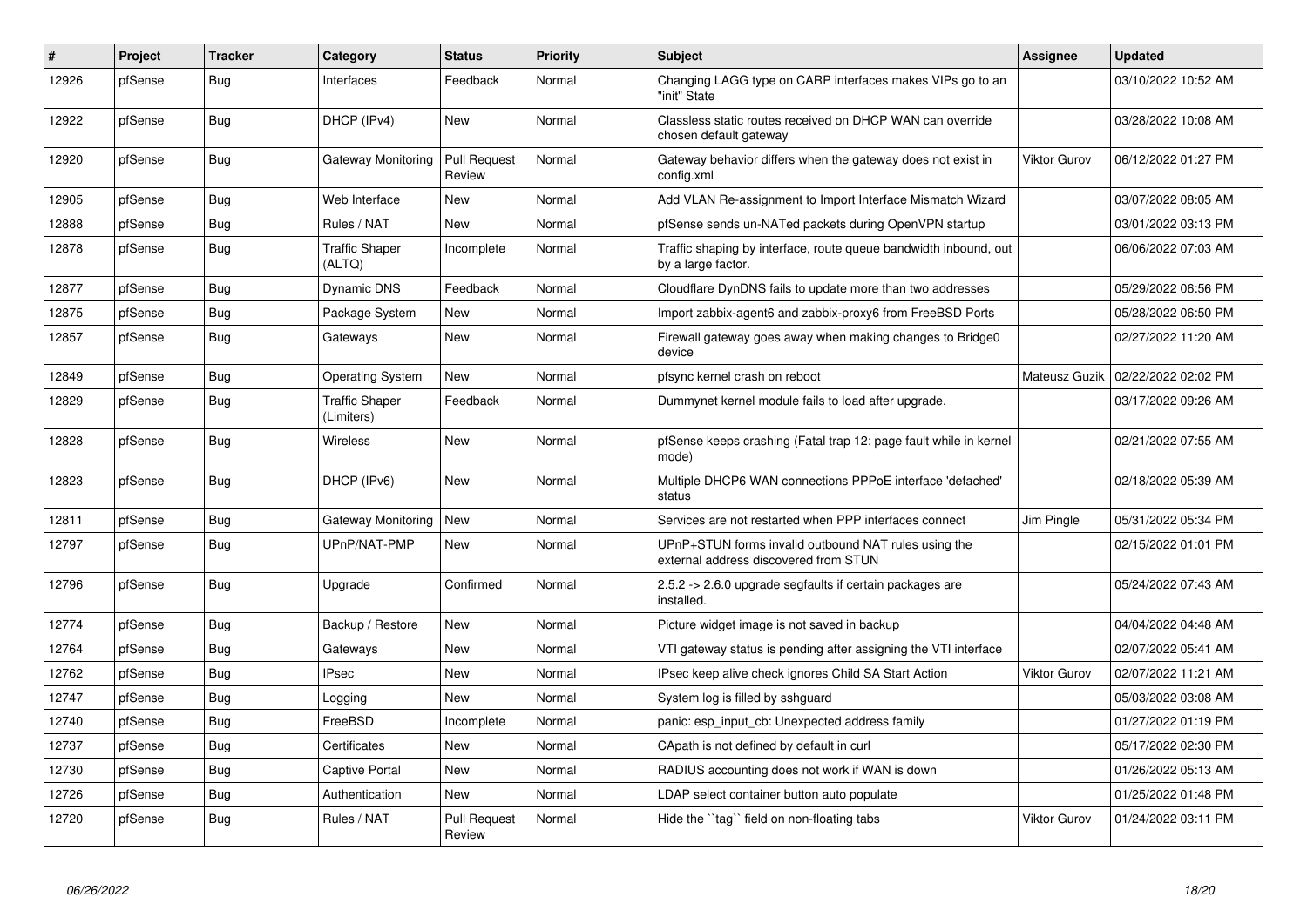| ∦     | Project | <b>Tracker</b> | Category                    | <b>Status</b>                 | Priority | <b>Subject</b>                                                                                                                      | Assignee              | <b>Updated</b>      |
|-------|---------|----------------|-----------------------------|-------------------------------|----------|-------------------------------------------------------------------------------------------------------------------------------------|-----------------------|---------------------|
| 12715 | pfSense | Bug            | Authentication              | <b>New</b>                    | Normal   | Long system startup time when LDAP is configured and<br>unavailable during startup.                                                 | Christian<br>McDonald | 01/24/2022 05:50 AM |
| 12708 | pfSense | Bug            | Aliases / Tables            | <b>New</b>                    | Normal   | alias with non resolving DNS entry breaks underlying pf table                                                                       |                       | 02/20/2022 06:13 PM |
| 12705 | pfSense | <b>Bug</b>     | <b>IPsec</b>                | Incomplete                    | Normal   | ECDSA certificate does not work for IPSec VPN phase 1                                                                               |                       | 01/24/2022 03:22 PM |
| 12673 | pfSense | <b>Bug</b>     | Dashboard                   | <b>Pull Request</b><br>Review | Normal   | Firewall Logs Widget fails to update at intervals below 5<br>seconds.                                                               | <b>Viktor Gurov</b>   | 05/17/2022 02:20 PM |
| 12648 | pfSense | Bug            | <b>Captive Portal</b>       | <b>New</b>                    | Normal   | Undocumented variables 'listenporthttp' and 'listenporthttps'                                                                       |                       | 12/28/2021 10:44 AM |
| 12612 | pfSense | <b>Bug</b>     | <b>DNS Resolver</b>         | <b>New</b>                    | Normal   | DNS Resolver is restarted during every "rc.newwanip" event                                                                          |                       | 06/03/2022 07:13 AM |
| 12563 | pfSense | <b>Bug</b>     | OpenVPN                     | <b>New</b>                    | Normal   | OpenVPN server doesn't support Framed-IPv6-Address<br>RADIUS attribute                                                              |                       | 12/03/2021 11:19 AM |
| 12552 | pfSense | <b>Bug</b>     | OpenVPN                     | <b>New</b>                    | Normal   | "Pull DNS" option within OpenVPN client does not cause<br>pfSense to use DNS servers assigned by remote OpenVPN<br>server           |                       | 12/08/2021 08:45 AM |
| 12547 | pfSense | Bug            | <b>Operating System</b>     | Feedback                      | Normal   | unsheduled system reboot/crash                                                                                                      | Mateusz Guzik         | 12/01/2021 01:20 PM |
| 12544 | pfSense | <b>Bug</b>     | <b>Operating System</b>     | <b>New</b>                    | Normal   | OpenSSH vulnerabilities                                                                                                             |                       | 06/25/2022 05:47 PM |
| 12543 | pfSense | Bug            | Web Interface               | Feedback                      | Normal   | Deleteing a Outbound NAT rule gave me an empty rule and<br>displayed php error in UI.                                               |                       | 02/14/2022 04:36 AM |
| 12542 | pfSense | <b>Bug</b>     | <b>Virtual IP Addresses</b> | <b>New</b>                    | Normal   | Cannot assign a same IPv6 Link-Local address to different<br>interfaces                                                             |                       | 11/25/2021 01:41 AM |
| 12519 | pfSense | Bug            | Authentication              | New                           | Normal   | Fail authentication using special character in password via the<br><b>LDAP</b> connector                                            |                       | 11/12/2021 07:39 AM |
| 12509 | pfSense | <b>Bug</b>     | OpenVPN                     | <b>New</b>                    | Normal   | Deffered authentication does not work with auth-gen-token<br>external-auth or pusk "auth-token"                                     |                       | 11/08/2021 04:01 AM |
| 12508 | pfSense | Bug            | <b>DHCP Relay</b>           | New                           | Normal   | DHCP Relay over VPN                                                                                                                 |                       | 11/06/2021 11:25 AM |
| 12504 | pfSense | <b>Bug</b>     | Interfaces                  | <b>New</b>                    | Normal   | BCM57412 NetXtreme-E 10Gb RDMA Ethernet controller issue                                                                            |                       | 11/05/2021 04:51 AM |
| 12483 | pfSense | Bug            | Configuration<br>Backend    | New                           | Normal   | GUI creates inconsistent config.xml                                                                                                 |                       | 10/23/2021 06:48 AM |
| 12467 | pfSense | Bug            | Captive Portal              | New                           | Normal   | CP error on client disconnect after reboot                                                                                          |                       | 10/17/2021 05:35 AM |
| 12464 | pfSense | Bug            | Logging                     | <b>Pull Request</b><br>Review | Normal   | Syslog Auth messages are sent as Emergency Level                                                                                    |                       | 05/17/2022 02:20 PM |
| 12451 | pfSense | <b>Bug</b>     | <b>Virtual IP Addresses</b> | <b>New</b>                    | Normal   | deleteVIP() does not check RFC2136 Update Source                                                                                    |                       | 10/13/2021 10:06 AM |
| 12436 | pfSense | <b>Bug</b>     | PPPoE Server                | New                           | Normal   | Pppoe server config gui does not allow setting of chap<br>authentication, and sets the network start address for allocation<br>to 0 |                       | 10/21/2021 08:15 AM |
| 12421 | pfSense | <b>Bug</b>     | Rules / NAT                 | <b>New</b>                    | Normal   | IPV6 limiter bug                                                                                                                    |                       | 10/02/2021 08:44 AM |
| 12401 | pfSense | <b>Bug</b>     | <b>Traffic Graphs</b>       | <b>New</b>                    | Normal   | Traffic graphs with untagged and tagged VLAN on same<br>interface                                                                   |                       | 09/23/2021 09:18 PM |